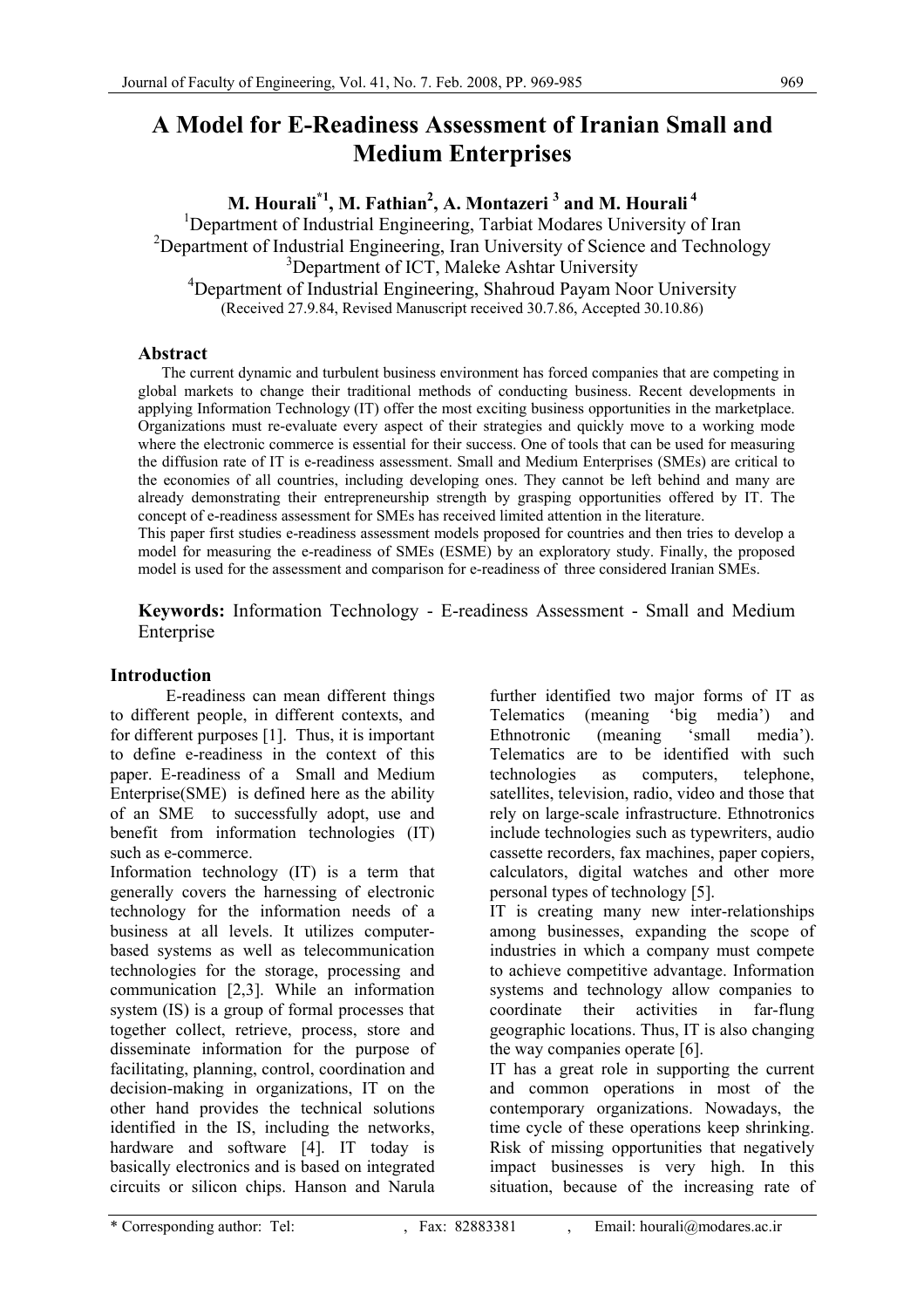changes, the role of IT becomes much more profound. Although IT itself can increase the fixed cost, the organization can not meet the information needs without it and consequently companies are forced to stay on the side of the world market or respond weakly to information-powered competitors. Furthermore, not only for achieving victory but also for surviving in the competitive marketplace, the companies need to adapt and take advantages of rapidly emerging opportunities.

Information and Communication Technologies (ICT) centered on the internet are today generally recognized as one of the central forces in the transition toward a new economic system. During the height of the technoenthusiasm that underpinned the dot.com phenomenon, this transition tended to be identified with e-business which mostly meant the 'transfer' of existing business processes onto an online environment [26]. A number of studies have been conducted towards assessing countries' e-readiness that is their preparedness for using IT and entering to the digital world. Assessments were based on combinations of indicators such as e-connectivity, human capital, business climate, leadership and others. Quantitative and qualitative indices were devised and used to evaluate and rank countries on the e-readiness scale.

While providing insight into the overall ereadiness of countries on the macro level, few studies have attempted to evaluate e-readiness from a micro perspective. In particular, a small number of studies have undertaken as assessment of the adoption e-commerce in small and medium enterprises (SMEs) in the United States, Australia, some European and Asian countries [27]. The objective of the research is to present a model that assesses the e-readiness of SMEs, particularly their preparedness for adoption of electronic commerce.

# **E-readiness models and concepts**

Over the last years, a number of models for e-readiness assessment of countries on the macro level have been developed by different organizations. On the surface, each model gauges how ready a society or economy is to benefit from information technology and electronic commerce. On closer examination, the models use widely varying definitions for e-readiness and different methods for

measurement. These models mainly are in four categories as follows:

- 1. Ready-to-use tools: There are few readyto-use tools freely available on the web.
- 2. Case studies: There are numerous case studies assessing specific countries' ereadiness, and many of these could be used as bases for e-readiness tools.
- 3. Third party surveys and reports: These reports aim to rank and rate countries on various measures held to indicate ereadiness.
- 4. Other e-readiness assessment models: In addition to the formal tools and surveys described above, there is a range of other frameworks such as digital divide reports and position papers that can be similarly used for e-readiness assessment.

The above mentioned models can be divided into two main categories, first those that focus on basic infrastructure or a nation's readiness for business or economic growth, which are eeconomy models and second, those that focus on the ability of the overall society to benefit from IT which are "e-society" models. These two categories of models also have different assessment methodologies such as questionnaires, Statistical methods, best practices, historical analyses [27,28]. Table 1 shows detail of some important e-readiness assessment models.

There are several definitions for e-readiness. The CSPP model defines an 'e-ready' community as one that has high-speed access in a competitive market; with constant access and application of ICT in schools, government offices, businesses, healthcare facilities and homes; user privacy and online security; and government policies which are favorable to promoting connectedness and use of the network [29]. The Asian Pacific Economic Cooperation (APEC) group defines a country as e-ready that is 'ready' for e-commerce, has free trade, industry self-regulation, ease of exports, and compliance with international standards and trade agreements [7]. McConnell International defines e-readiness as the capacity of nations to participate in the digital economy[8] and finally, the Center for International Development at Harvard University the most acclaimed institution in ereadiness research defines an 'e-ready' society is one that has the necessary physical infrastructure (high bandwidth, reliability, and affordable prices); integrated current ICT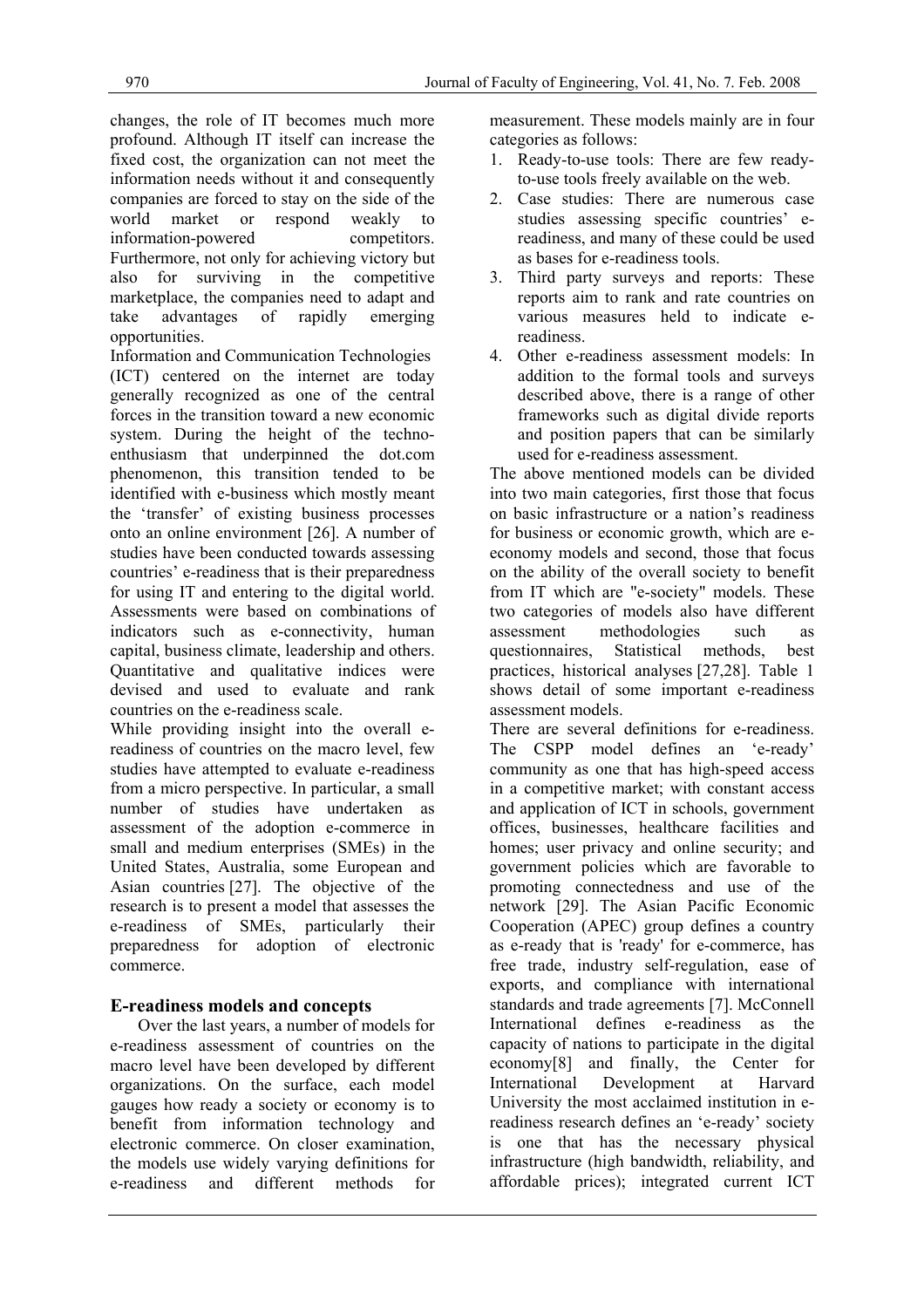throughout businesses (e-commerce, local ICT sector), communities (local content, many organizations online, ICT used in everyday life, ICT taught in schools), and the government (e-government); strong telecommunications competition; independent regulation with a commitment to universal access; and no limits on trade or foreign investment[9,10].

While the above mentioned tools focus on assessing readiness of countries, governments and policies for adopting information technologies, some others e.g. IQ Net Readiness Scorecard [23] assess the readiness to adopt other different concepts. IQ Net Readiness Scorecard was developed by CISCO and is a Web-based application that assesses an organization's ability to migrate to an Internet Business model. It is based on the book Net

Ready [64], which gauges the readiness of IT service providers.

## **E-readiness of small and medium enterprises**

There are a number of definitions of what constitutes a small to medium enterprise (SME). Some of these definitions are based on quantitative measures such as staffing levels, turnover or assets, while others employ a qualitative approach [25]. Meredith (1994) suggests that any description or definition must include a quantitative component that takes into account staff levels, turnover, assets together with financial and non-financial measurements, but the description must also include a qualitative component that reflects how the business is organized and how it operates[25]. One of the SME definitions is shown in the table 2 [24].

| <b>Model Name</b>          | <b>Author</b>                                                                                                                       | Reference | <b>Focus</b>                                                                                          |
|----------------------------|-------------------------------------------------------------------------------------------------------------------------------------|-----------|-------------------------------------------------------------------------------------------------------|
| Apec                       | The Asian Pacific Economic Cooperation<br>(APEC) Electronic Commerce Steering Group                                                 | $[7]$     | <b>E-Commerce Readiness</b>                                                                           |
| <b>CSPP</b>                | Computer Systems Policy Project                                                                                                     | $[29]$    | <b>Existing Infrastructure</b>                                                                        |
| CID's                      | The Center for International Development at<br>Harvard and IBM.                                                                     | [9,10]    | Society                                                                                               |
| McConnell<br>International | McConnell International prepared this report<br>in collaboration with World Information<br>Technology and Services Alliance (WITSA) | [8]       | Infrastructure, Digital<br>Economy, Education and<br>Government                                       |
| MQ                         | Mosaic Group                                                                                                                        | [11, 12]  | Internet                                                                                              |
| <b>CIDCM</b>               | for<br>of<br>Maryland,<br>University<br>Center<br>Development<br>Conflict<br>International<br>and<br>Management                     | $[13]$    | Qualitative<br>Assessment<br>based on past performance<br>and<br>current<br>internet<br>pervasiveness |
| EIU                        | The Economist Intelligence Unit                                                                                                     | [14]      | <b>E-Business Readiness</b>                                                                           |
| <b>IDC</b>                 | World Times / IDC's Information Society<br>Index                                                                                    | $[15]$    | Infrastructure                                                                                        |
| <b>KAM</b>                 | World Bank, Knowledge Assessment Matrix                                                                                             | [16]      | K-Economy                                                                                             |
| <b>NRI</b>                 | Center for International Development (CID) at<br>Harvard and the World Economic Forum                                               | $[17]$    | Infrastructure, E-Society,<br>Policies, Digital Economy,<br><b>Education and Government</b>           |
| <b>ITU</b>                 | Telecommunications<br>International<br>Union's<br><b>Internet Country Case Studies</b>                                              | $[18]$    | Telecommunications                                                                                    |
| Sida                       | Swedish<br>International<br>Development<br>Cooperation Agency (Sida)                                                                | [19,20]   | Mainly SWOT analysis of a<br>Nation                                                                   |
| <b>USAID</b>               | U.S. Agency for International Development                                                                                           | [21, 22]  | Access, Government, People                                                                            |

#### **Table1: Some of important e-readiness assessment models.**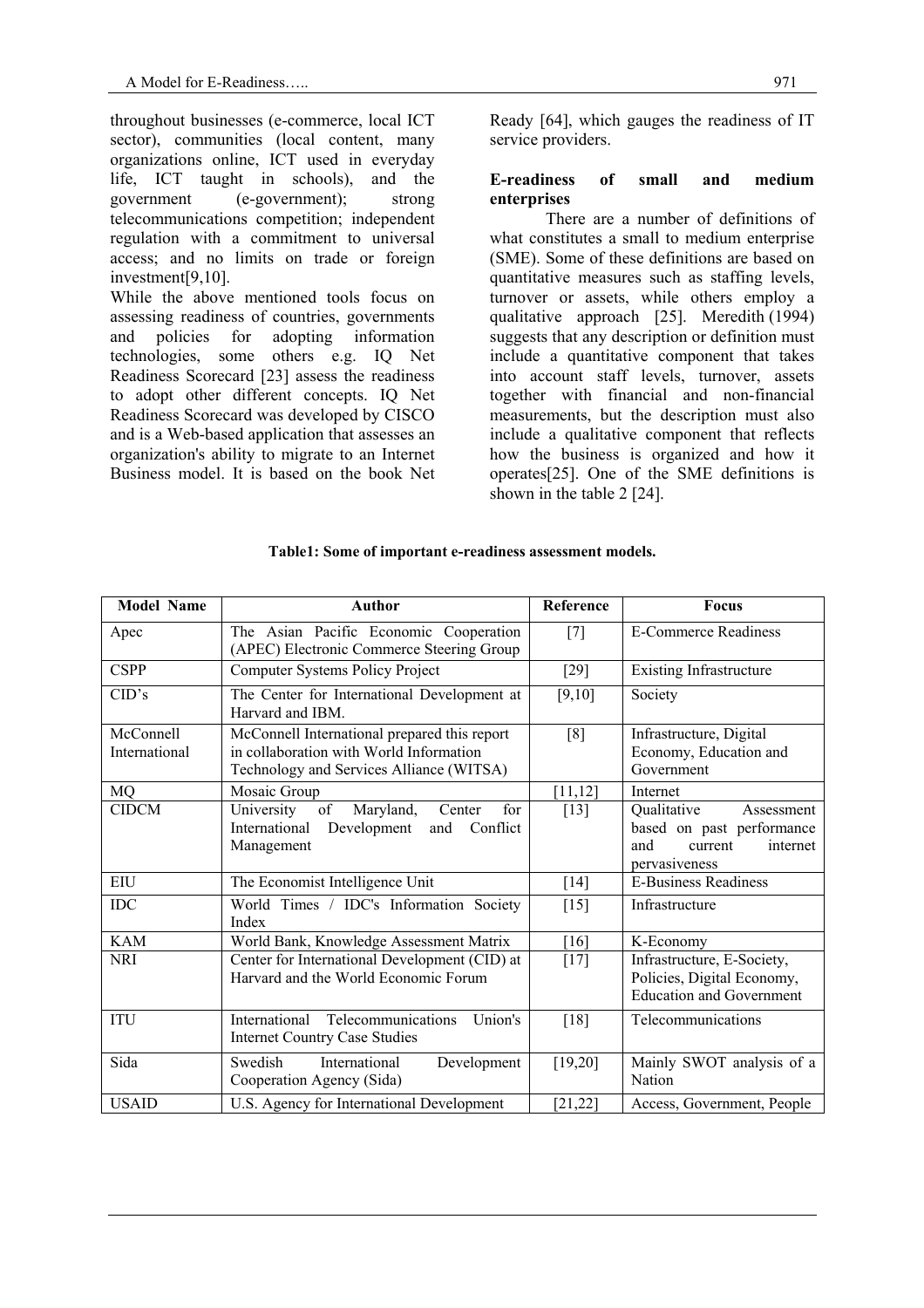| Tabicz, Denhitton of Siviles. |                  |                            |    |                            |  |  |
|-------------------------------|------------------|----------------------------|----|----------------------------|--|--|
| <b>Enterprise category</b>    | <b>Headcount</b> | Turnover                   | or | <b>Balance sheet total</b> |  |  |
| medium-sized                  | :250             | $\leq \epsilon$ 50 million |    | $\leq \epsilon$ 43 million |  |  |
| small                         | 550              | $\leq \epsilon$ 10 million |    | $\leq \epsilon$ 10 million |  |  |
| micro                         | - 10             | $\leq \epsilon$ 2 million  |    | $\leq \epsilon$ 2 million  |  |  |

**Table2: Definition of SMEs.** 

Until the middle seventies, SMEs had a minor role in the debate about economic development due to the dominance of the mass production paradigm in industry. After this period, this paradigm was increasingly challenged, leading to large firms' fragmentation, unemployment growth and creation of new SMEs [35].

Empirical studies show a clear trend towards reduction of size in firms of the manufacturing sector in developed countries. Possible reasons for this are the diffusion of flexible modes of production and the downsizing of large firms [34, 35].

There are two main findings in the literature that have implications for economic policy concerning SMEs. The first is that the nature of innovation adoption differs according to the size of the firm. The second is that clusters of small firms or industrial districts can be important for regional development [30].

As Rothwell and Dodgson (1993) warn, both SMEs and large firms have advantages in innovation adoption, but these advantages differ. While large firms have material advantages, due to their greater capability to support R&D, SMEs have behavioral advantages that stem from their greater flexibility and ability to adapt to changes in the market [31].

SMEs can be classified in four different types, according to the market structure where they are located, to the prevalent innovation rate and to their organization. SMEs can be individually in competitive markets with low innovation rates. They can also be individually in highly dynamic industries with high innovation rates. On the other hand, SMEs can be organized as production cooperatives (clusters), or in networks under the dominance of a large firm. Each type of SME has specific contributions to economic growth, and will accordingly perceive IT in different ways. The first type perceives IT as a cost reduction tool, while the second perceives IT as a business opportunity. The third and the fourth use IT in their productive processes and in their relations with the other firms, thus improving their interface with the Market [30, 32].

The differences between SMEs and their larger counterparts are highlighted even more when their approaches to IT are considered. Khan and Khan [36] suggest that most SMEs avoid sophisticated software and applications. This view is supported by studies carried out by Chen [37], Cragg and King [38], Holzinger and Hotch [39] and Delvecchio[40]. In addition, the locations of the SMEs are also important. Gillespie et al. [33] note that the use of IT applications can vary in different regions of a country.

A combined study of Danish, Irish and Greek SMEs carried out in the early 1990's by Neergaard(1992) concluded that there were four main reasons for the acquisition of IT by SMEs. These were increased productivity, streamlining work procedures, better client service and better record keeping [41]. Fink and Tjarka (1994) in a study of Australian executives described their three reasons for IT acquisition as 'doing the right thing', 'doing things right' and 'improving the bottom line'[42].

Auger and Gallaugher (1997) noted that improvement in customer services and improvement to internal control of the business were strong criteria for E-commerce acquisition in SMEs [43]. The strong desire for control was also noted in studies carried out by Reimenschneider and Mykytyn (2000) [44], Poon & Joseph (2001)[45] and Domke-Damonte and Levsen (2002)[46]. A number of studies have found that some SMEs have adopted e-commerce nominating pressure from customers as one of the motivating criteria [44, 47].

In our view, SMEs' e-readiness is the ability of an SME to successfully adopt, use and benefit from information technologies (IT) such as ecommerce. It is related to the level of IT acquisition or adoption (especially ecommerce) by them. Many other studies have attempted to describe the factors influencing IT adoption in SMEs. For example, Iacovou et al. [65] studied factors influencing the adoption of electronic data interchange (EDI) by seven SMEs in different industries; they included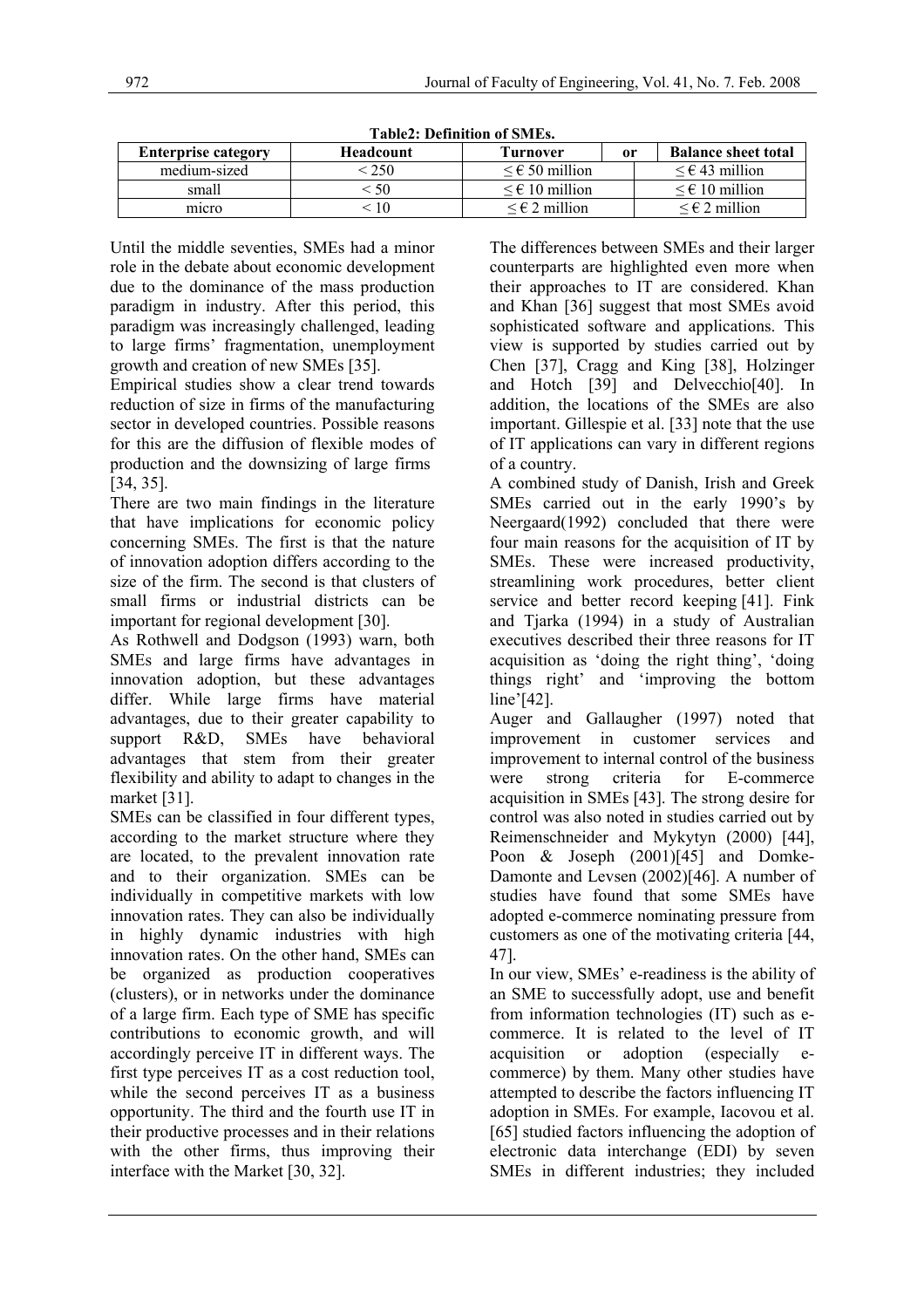perceived benefits, organizational readiness, and external pressure. To measure perceived benefits they used awareness of both direct and indirect benefits. Variables measuring organizational readiness were the financial and technological resources. In order to measure external pressure, they considered competitive pressure and its imposition by partners. The results suggested that a major reason that small firms become EDI-capable is due to external pressure (trading partners). The adoption of the internet was also studied by Mehrtens et al.[66]. In order to develop a model of internet adoption, they conducted a case study on seven SMEs. They devised their model using perceived benefits, organizational readiness, and external pressure as determinant factors. All the factors were found to affect internet adoption by the small firms. Mirchandani and Motwani [67] investigated the factors that differentiate adopters from non-adopters of ecommerce in small businesses. The relevant factors included enthusiasm of top management, compatibility of e-commerce with the work of the company, relative advantage perceived from e-commerce, and knowledge of the company's employees about computers. The degree of dependence of the company on information, managerial time required to plan and implement the ecommerce application, the nature of the company's competition, as well as the financial cost of implementing and operating the e-commerce application were not influencing factors.

# **Barriers for E-commerce adoption by SMEs**

However, SMEs confront some barriers for E-commerce adoption. Hadjimanolis (1999), in a study of Ecommerce adoption by SMEs in Cyprus, considers that barriers to E-commerce adoption can be categorised as either external or internal to the organisation. External barriers include difficulties in obtaining finance, difficulties in obtaining technological information and difficulties choosing the appropriate hardware and software. He further nominates two other sub-categories of external barriers which he terms demand barriers and environmental barriers. Demand barriers include e-commerce not fitting with products and services offered or not fitting with the way their customers wished to conduct their business.

Environmental barriers included complicated governmental regulations and security concerns. He subdivided his internal barriers into two categories. These he termed resource barriers (which included lack of management enthusiasm and lack of technical expertise) and systems barriers (which included e-commerce not fitting with current business practices)[48]. Lawrence (1997) defined three categories for E-commerce barriers in SMEs, company, personal and industry barriers. Company barriers, included low level of technology use within the business, limited financial and technical resources available, organizational resistance to change and lack of perceived return on investment. Barriers categorized as personal included lack of information on ecommerce. management preferring conventional approaches to business practice and inability to see the advantages of using ecommerce. Industry barriers included some respondents believing that the industry, as a whole was not ready for e-commerce technology [49].

Other studies have shown that many of the barriers reported in the late 1990's by Lawrence and Hadjimanolis are still current in today's SMEs. Tambini (1999)[50] and Eid et al (2002) [51] found that SME managers are still not convinced that e-commerce fits the products or services that their businesses offer. Studies by Bakos and Brynjolfsson (2000) [52], Sawhney and Zabin (2002) [53], and Merhtens et al (2001)[54] have found that there is still a reluctance for SME managers to adjust their businesses to the requirements and demands placed on it by e-commerce participation. Some of these barriers are summarized in table 3.

# **Benefits and motivations for ecommerce adoption by SMEs**

The e-Commerce strategy for SMEs is perceived to offer many advantages. One great benefit of online business is that it lowers the cost of information delivery and transfer. There are no expensive brochures, publishing and postage costs are reduced.

Another advantage is that Internet technology can be used as a marketing tool. It is an inexpensive way of providing catalogs, and new products or services can be advertised on the Internet immediately. Customers can access business content provided on the WWW instantly an unlimited number of times anytime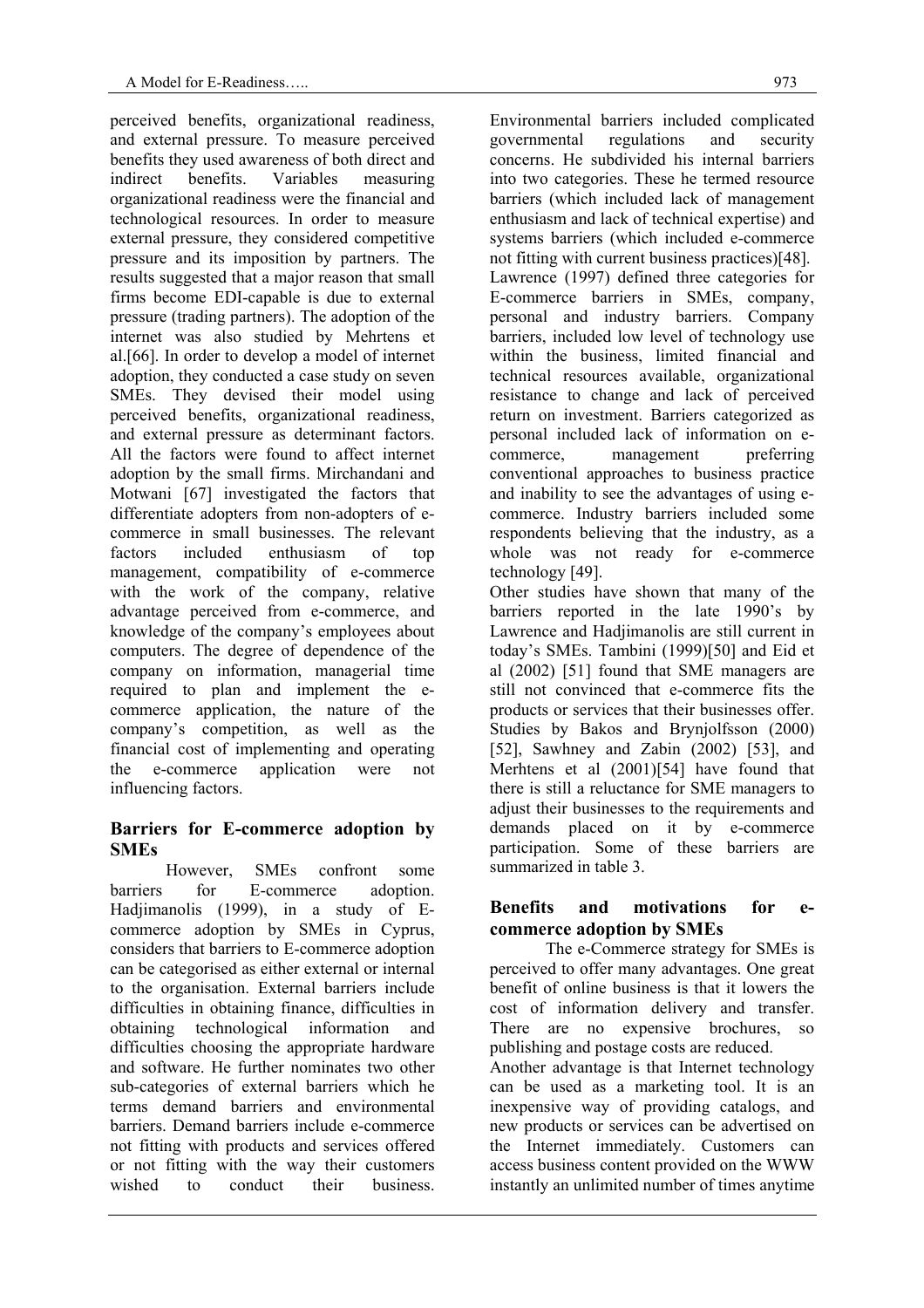day or night. The Internet lowers the cost of market research. Potential or target customers can be reached in both local and international markets. Furthermore, an effective web site that is entertaining and which contains the information needed for buying decisions quickly enhances an organization's image and public recognition.

E-commerce offers greater returns on investment. Traditional storefronts are costly to build. The expenses include the purchasing or renting a premises, store decorations, labor, and products. On the other hand, the main expense in setting up an online storefront is the fee paid to web designers for developing web sites. The amount involved in the latter case is substantially less than the former.

Further, online business may lower costs in the long run such as lower costs for business transactions and lower cost for customer services are suggested. From the service perspective, product support or customer services on the Internet can be accessed instantly 24 hours a day. Web technology can be used to improve customer services and reduce costs[78].

 The literature identifies a large volume of potential benefits from the adoption of Ecommerce for SMEs. These may be divided into three main areas[77]:

• Cost savings, including lower logistic costs, lower postal cost, lower storage costs and lower personnel costs.

- Time savings, including quicker response time to markets, customers, suppliers, higher flexibility and a reduction in the delivery time and processing of payments
- Quality improvements, such as access to new markets, new ways of marketing new products.

# **Proposed model for assessment of ESME**

E-readiness of SMEs (ESME) is related to the level of IT acquisition or adoption especially e-commerce by them. SMEs for achieving to a good level of ereadiness must remove the above mentioned barriers and also pay attention to the factors influencing IT adoption. Therefore, assessment model of ESME should be determined with regarding these barriers and also the factors affect IT adoption in SMEs. We consider the mentioned barriers and the factors influencing IT adoption in SMEs in seven groups which are, Telecommunication and technical infrastructure, Legal environment, Competitive pressure, Human resources and cultural infrastructure, Management and organizational policy, Communication with environment and finally, Information technology security.

| <b>Barriers</b>                           | <b>Reference</b>                              |
|-------------------------------------------|-----------------------------------------------|
| doesn't<br>fit<br>with<br>E-commerce      | Eid et al [51], Kendall et al [55]            |
| products/services                         | Tambini [50], Hadjimanolis [48]               |
| E-commerce doesn't fit with the way we do | Sawhney & Zabin [53], Mehrtens et al [54]     |
| business                                  | Bakos & Brynjolfsson [52],                    |
|                                           | Farhoomand et al [56], Poon & Swatman [57]    |
| E-commerce doesn't fit the<br>way<br>our  | Bakos & Brynjolfsson [52], Hadjimanolis [48]  |
| customers work                            |                                               |
| We don't see the advantages of using E-   | Lee & Runge [60], Chau & Hui [61]             |
| commerce                                  | Purao & Campbell [59], Lawrence [49]          |
|                                           | Hadjimanolis [48]                             |
| Lack of technical know how                | Mirchandani & Motwani [64], Hadjimanolis [48] |
|                                           | Farhoomand et al [56], Purao & Campbell [59]  |
| Security risks                            | Oxley & Yeung [63],                           |
|                                           | Reimenschneider & McKinney [58]               |
|                                           | Purao & Campbell [59], Hadjimanolis [48]      |
| Cost too high                             | Reimenschneider & McKinney [58]               |
|                                           | Ratnasingam [62], Hadjimanolis [48]           |
|                                           | Purao & Campbell [59], Lawrence [49]          |
| Not sure what hardware/software to choose | Farhoomand et al [56], Hadjimanolis [48]      |
|                                           |                                               |

**Table 3: Some barriers to e-commerce adoption in SMEs.**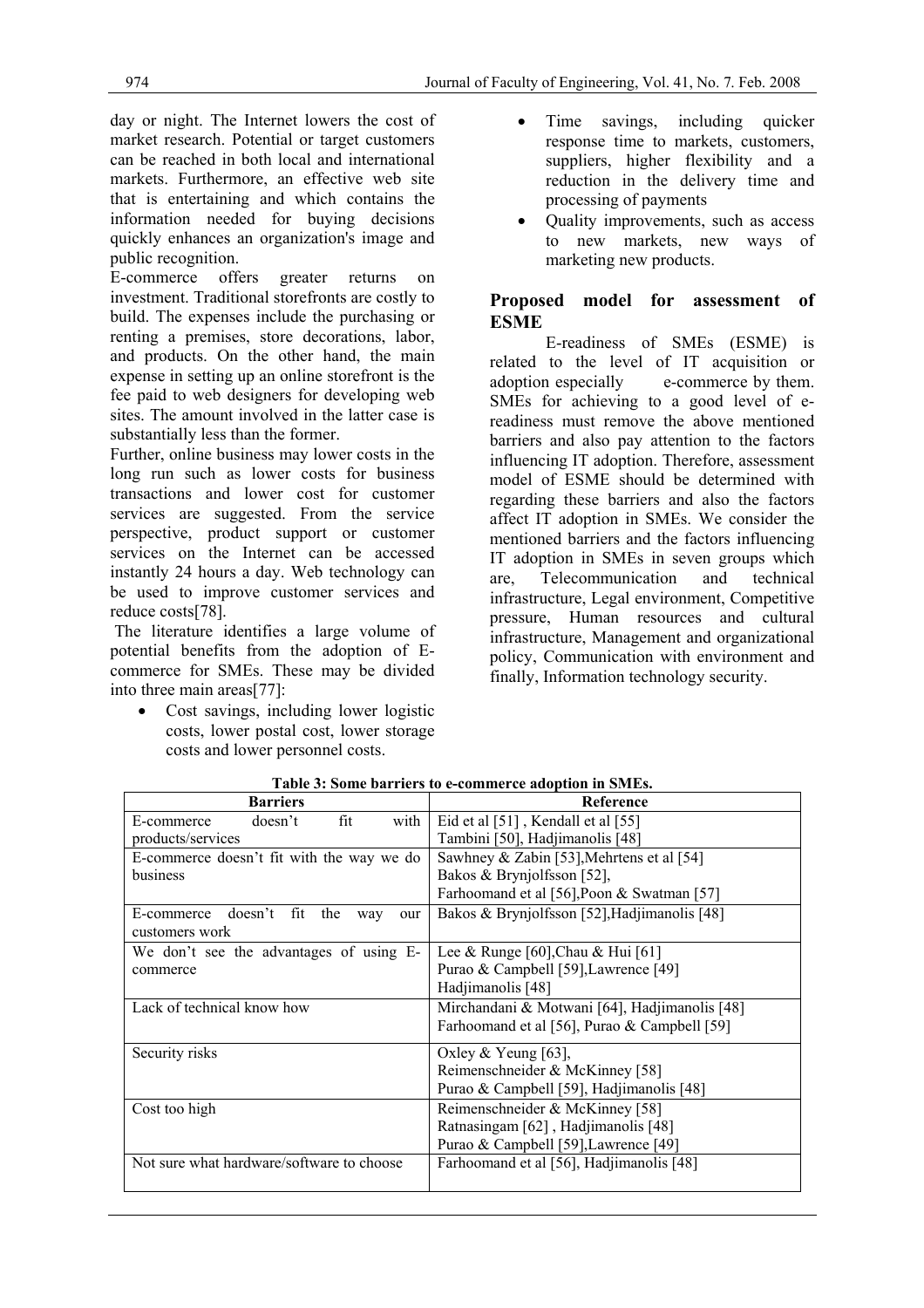

**Figure1: Proposed model for assessment of ESME.** 

In this paper, we propose an assessment preliminary model of ESME with regarding the seven mentioned dimensions which are as follows (as shown in figure 1):

a. Telecommunication and technical infrastructure which determines the status of telecommunication and technical infrastructure in SMEs.

b. Legal environment which determines the required legal conditions for IT adoption in SMEs.

c. Human resources and cultural infrastructure that is related to the quality and quantity of IT workers and cultural circumstance for IT adoption in SMEs.

d. Management and organizational policy which determines status of organizational plans and management commitment for IT adoption in SMEs.

e. Communication with environment which determines the status of electronic communications with SME's stakeholders.

f. Information technology security which determines the status of IT security in SMEs.

g. Competitive pressure which influencing IT adoption in SMEs.

# **Research methodology**

In the previous sections, the concept of e-readiness and its assessment models for countries on the macro level was introduced. In addition, we proposed an e-readiness assessment model for SMEs based on study of barriers and factors influencing IT adoption in SMEs.

In this research for validating the model, we use an exploratory Delphi study. The Delphi technique, which was developed by the Rand Corporation in the 1950s, is a data collection approach that is designed to structure group opinion [75]. A two-round Delphi technique was used to implement this research. Delphi panel members were selected amongst researchers and academics with experience in the use of IT and e-commerce applications within SMEs. A total of 100 members were identified as eligible for panel membership, and were mailed electronically invitation letter soliciting their participation in the research. A total 45 members volunteered to participate in two data collection rounds.

 The goal of Round 1 was to validate the seven dimensions of the proposed model. Panelists were requested to respond to the following questions with regarding the seven dimensions (according to figure 1).

- a- How important do you think it is to assess each dimension when assessing ereadiness of SMEs?
- b- Are there any additional dimensions which should be added?
- c- How do you arrange the dimensions according to their importance? In other words, how is the importance order of the dimensions?

Panel members receive Round 1 questionnaire along with a cover letter. We use a Likert-type scale for analyzing the questions, where 1=strongly unimportant, 2=unimportant, 3= neutral, 4=important, 5= strongly important. In addition, for calculating weight of the dimensions in comparison with each other, Eigenvector algorithm is used [76].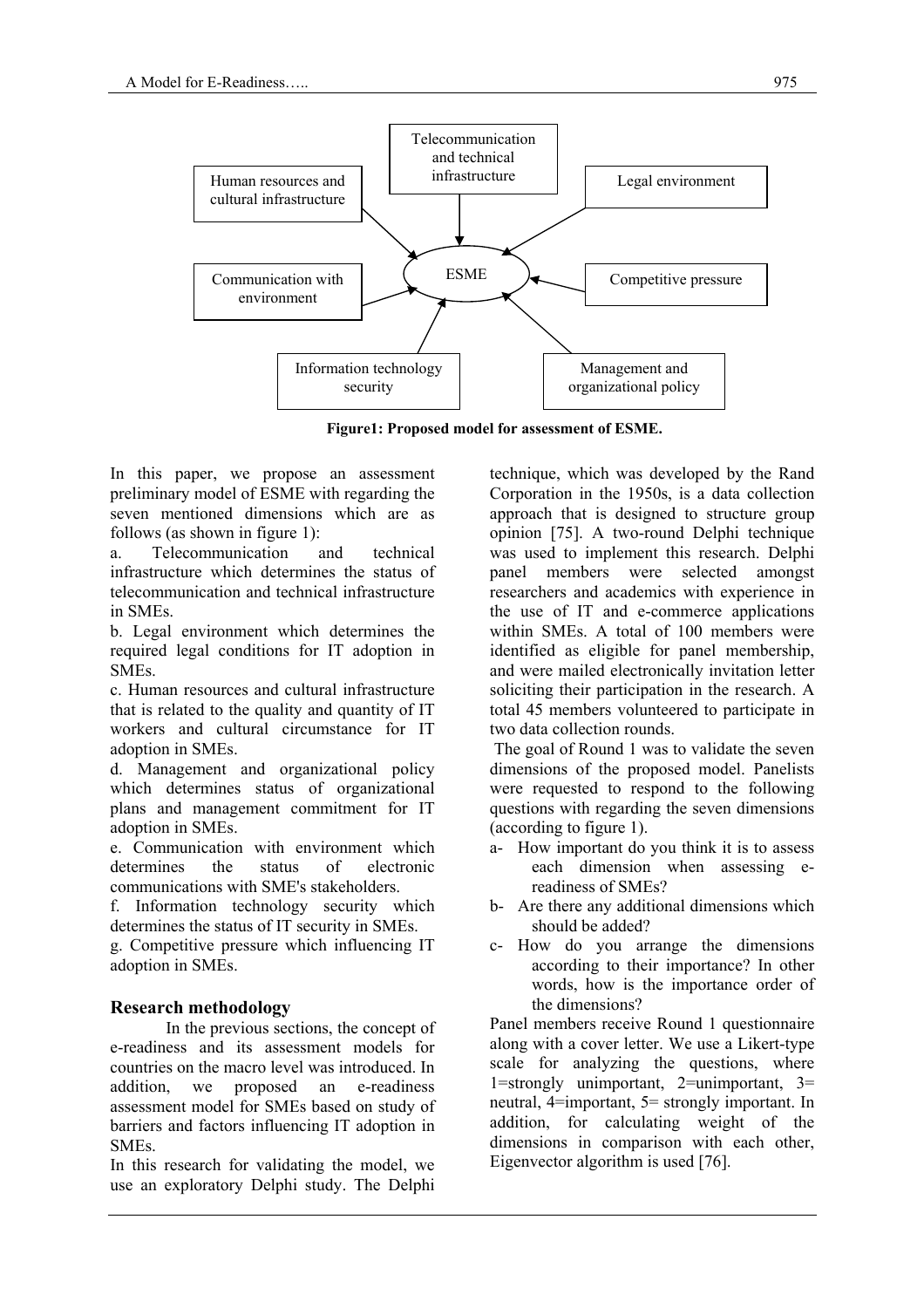The main objective of Round 2 was to identify indicators by which to measure each of the dimensions of the proposed model validated in Round 1. In Round 2, panelists receive Round 2 questionnaire along with a cover letter and also a Round 1 summary report that included, validated dimensions and their importance ratings. Panelists were requested to respond to the following questions with regarding the validated dimensions.

- d- How important do you think it is to assess each proposed preliminary indicator when assessing the related dimension?
- e- Are there any additional indicators for each validated dimension which should be assessed?
- f- How do you arrange the indicators of each validated dimension according to their importance? In other words, how is the importance order of the indicators?

We use a Likert-type scale for analyzing the questions, where 1=strongly unimportant,  $2$ =unimportant,  $3$ = neutral,  $4$ =important,  $5$ = strongly important. In addition, for calculating weight of the indicators in comparison with each other, Eigenvector algorithm is used [76]. The rating used to assess each dimension or indicator (item) is ranked according to the table 4. Also, one sample t-test is performed to test the value of population mean  $(\mu)$  for determining rating of each dimension or indicator as follows:

a. First, all of items are tested with " $\mu \geq 4$ ". According to the table 4, accepted items receive strong rating (+++).

b. We will perform two tests "  $3 \leq \mu$  "and " $\mu$  < 4" on unaccepted items in part a, the passed items receive medium rating (++).

c. Finally, remained unaccepted items in part b, will be tested with " $\mu$  < 3". Accepted items receive weak rating (+). All items are tested at alpha  $= 0.05$ .

The dimensions or indicators that receive strong or medium rating are accepted as effective factors for assessment of ESME.(To analyze data the statistic package Minitab for Windows Software is used.)

#### **Research results**

In this research for validating the model, we used a two-round Delphi technique. The research results are as follows:

#### **Round1 results**

As indicated in Table 5, the average of importance assessment (mean) for the seven proposed dimensions ranged from 2.77 to 4.31. This table also shows that six dimensions receive strong or medium rating (mean  $\geq$  3) and one dimension receives weak rating. Therefore, the accepted dimensions include: Telecommunication and technical infrastructure, Legal environment, Human resources and cultural infrastructure, Management and organizational policy, Communication with environment and finally, Information technology security. Validated model for assessment of ESME will be according to figure 2.

| <b>Criteria</b>                                                                                                                                      | <b>Assigned Rating</b> |
|------------------------------------------------------------------------------------------------------------------------------------------------------|------------------------|
| If the amount of the population mean is greater than or equal to 4,<br>dimension or indicator has a strong effect.                                   | $^{+++}$               |
| If the amount of the population mean is greater than or equal to 3 and less<br>than 4, $(3 \leq$ mean <4) dimension or indicator has a medium effect |                        |
| If the amount of the population mean is less than 3, dimension or indicator has<br>a weak effect.                                                    |                        |

 **Table4: Rating used to assess dimensions or indicators.** 

|--|

| Dimensions of the proposed model            | mean | stdev   | p.value     | rating  |
|---------------------------------------------|------|---------|-------------|---------|
| Telecommunication<br>technical<br>and       | 4.31 | 1.30634 | .069        | $+++$   |
| infrastructure                              |      |         |             |         |
| Legal environment                           | 3 77 | 0.76541 | 1, 0.971    | $^{++}$ |
| Human resources and cultural Infrastructure | 4.20 | 1.33463 | 0.173       | $+++$   |
| Management and organizational policy        | 4.20 | 1.28793 | 0.141       | $+++$   |
| Communication with environment              | 3.75 | 0.98062 | 0.949       | $^{++}$ |
| Information technology security             | 3.88 | 0.76739 | 0.849<br>1. | $^{++}$ |
| Competitive pressure                        | 2.77 | 1.16496 | 0.086       |         |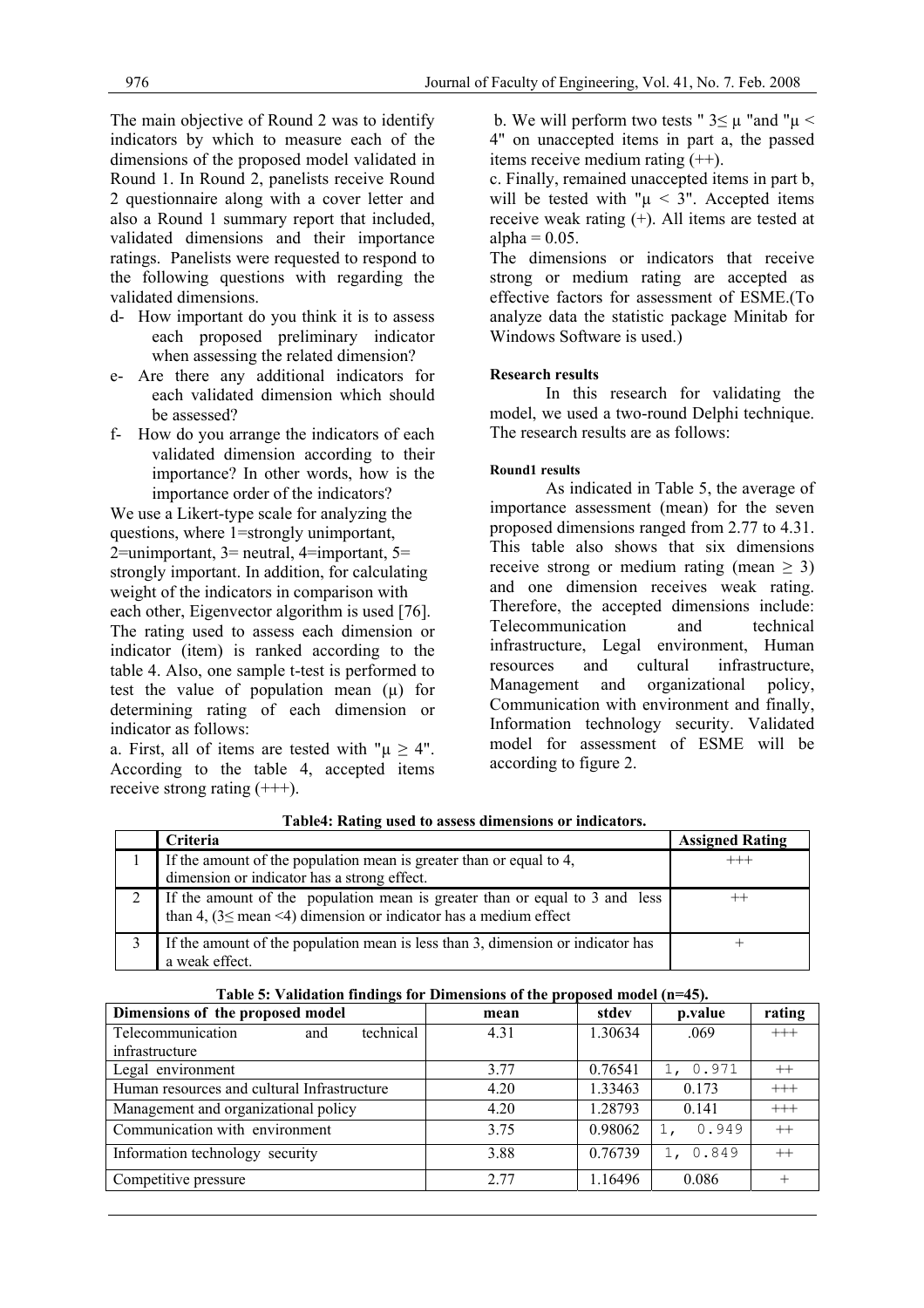

**Figure2: Validated model for assessment of ESME.** 

| Dimensions of the proposed model            | E-readiness assessment models for countries (macro level |  |  |  |
|---------------------------------------------|----------------------------------------------------------|--|--|--|
|                                             | models)                                                  |  |  |  |
| Telecommunication and technical             | APEC, CID, CSPP, EIU, NRI, UNDP, USAID, SIBIS,           |  |  |  |
| infrastructure                              | SIDA, MI, IDC, Mosaic                                    |  |  |  |
| Legal environment                           | CID, APEC, ITU, USAID, SIDA, MI, CIDCM, EIU, NRI         |  |  |  |
| Human resources and cultural infrastructure | CID, APEC, USAID, SIDA, MI, EIU, KAM, NRI                |  |  |  |
| Management and organizational policy        | CIDCM, EIU, NRI                                          |  |  |  |
| Communication with environment              | ITU, MI, CIDCM, EIU, NRI                                 |  |  |  |
| Information technology security             | CSPP, USAID, MI, EIU, SIBIS, NRI                         |  |  |  |

**Table 6: The relation between the validated model and macro level models.**



## **Figure 3: The relation between four key elements for successful implementation of technologies and the validated model.**

As before mentioned, most of e-readiness assessment models are in national level and they mainly assess a country readiness for participation in the digital world. Some dimensions of the validated model have been considered for e-readiness assessment in macro level models according to table 6.

From other view, several research publications [68–71] and articles [72–74] indicate that people, processes and technology are the three key aspects that need to be considered for successful implementation of technologies (such as Information Technology). Processes enable and support the successful adoption of the technology and people should have adequate skills, understanding of, and belief in, the technology and finally, technology is tools and infrastructure necessary to support the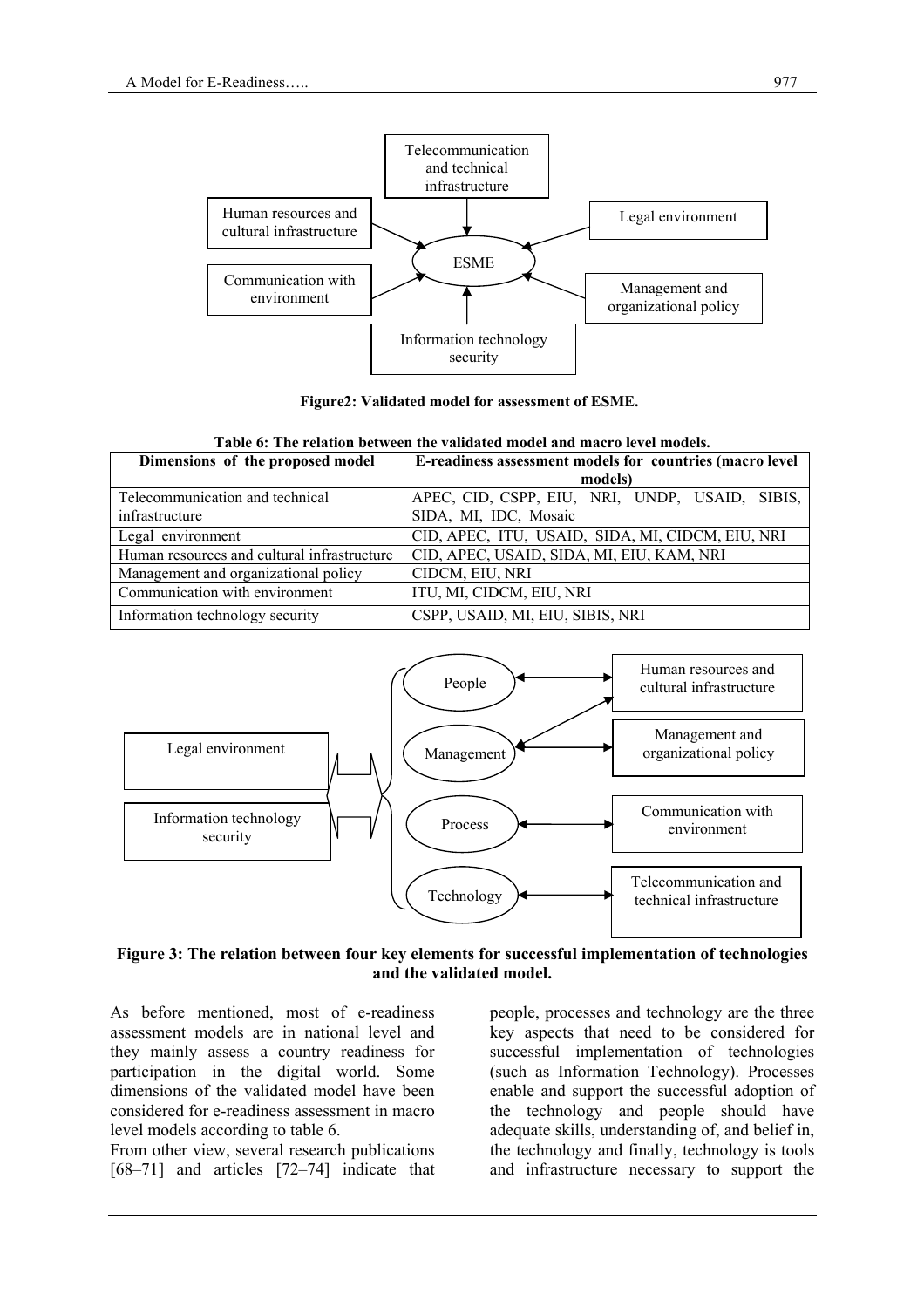business functions. Emmett [74] states that the people, processes, and technology need a leader, just as an orchestra needs a conductor. The conductor in our subject is the management. To successfully implement and use any new technology it requires management buy-in and belief in order to plan and drive policies and strategies. Figure 2 shows the relation between the mentioned four key elements for successful implementation of technologies and the validated model.

Table 7, shows another result of Round1 that is related to calculating weight for dimensions of the validated model with using eigenvector algorithm. First, we make preference matrix. It is a reciprocal matrix which is made based on pair wise comparisons between pair of dimensions. Each element of the matrix is in the form *ji ij*  $\frac{n_{ij}}{n_{ji}}$ ,  $n_{ij}$  is the number of experts

that believe dimension  $i_{th}$  is more important than dimension  $j_{th}$ , and  $n_{ji}$  is the number of experts that believe dimension  $j_{th}$  is more important than dimension  $i_{th}$ . The weight of dimensions is calculated by eigenvector of the matrix [76]. (The sum of weights is equal to one)

| <b>Accepted Dimensions of the Model</b> |      |       |      | Preference matrix |       |       | weight |
|-----------------------------------------|------|-------|------|-------------------|-------|-------|--------|
| Telecommunication and technical         |      |       |      |                   |       |       |        |
| infrastructure                          | 1.00 | 21.50 | 0.21 | 2.00              | 2.10  | 15.00 | 0.2846 |
| Legal environment                       |      | 1.00  | 0.11 | 0.11              | 8.00  | 0.17  | 0.0591 |
| cultural<br>and<br>Human<br>resources   |      |       |      |                   |       |       |        |
| infrastructure                          |      | 9.50  | 1.00 | 3.20              | 0.41  | 4.10  | 0.2607 |
| Management and organizational policy    |      | 9.50  | 0.31 | 1.00              | 14.00 | 8.00  | 0.2229 |
| Communication with environment          |      | 0.13  | 2.44 | 0.07              | 1.00  | 0.11  | 0.0723 |
| Information technology security         |      | 6.00  | 0.24 | 0.13              | 9.50  | 1.00  | 0.1004 |

#### **Table 7: Calculating the weight for dimensions of the validated model (n=45).**

## **Table 8: Preliminary indicators for assessing the validated dimensions.**

| Indicator      | <b>Indicator Description</b>                                                                                                      |
|----------------|-----------------------------------------------------------------------------------------------------------------------------------|
| T1             | Percentage of organizational parts that connected to the computer network                                                         |
| T <sub>2</sub> | Bandwidth of access to the local network                                                                                          |
| T <sub>3</sub> | Bandwidth of access to the internet                                                                                               |
| T <sub>4</sub> | Number of phone lines                                                                                                             |
| T <sub>5</sub> | Number of computers                                                                                                               |
| T <sub>6</sub> | Number of computers that connected to the internet                                                                                |
| T7             | The quality of supporting telecommunication and technical services                                                                |
| T8             | The quality of hardware equipment of the network such as servers, modems, etc                                                     |
| T <sub>9</sub> | The reliability in access to computer services                                                                                    |
| L1             | The adherence rate to the laws related to information technology such as: copyright law,                                          |
|                | intellectual property right, e-commerce act, etc.                                                                                 |
| L2             | The adherence rate to the ethical issues in using computer services                                                               |
| C <sub>1</sub> | Percentage of electronic customers of enterprise                                                                                  |
| C <sub>2</sub> | Percentage of electronic communication with customers                                                                             |
| C <sub>3</sub> | The quality of electronic communication with customers                                                                            |
| C <sub>4</sub> | The quality of electronic communication with partners                                                                             |
| C <sub>5</sub> | Percentage of electronic communication with partners                                                                              |
| C <sub>6</sub> | The quality of electronic communication with suppliers                                                                            |
| C7             | Percentage of electronic communication with suppliers                                                                             |
| C8             | The rate of communication with the IT developer organizations (consultants, developers of                                         |
|                | websites, etc)                                                                                                                    |
| C9             | Percent of organizational revenue which related to the electronic customers                                                       |
| C10            | Possibility of electronic communication with outside organizations (the whole of business                                         |
|                | process such as negotiation, order, deliver, etc.)                                                                                |
| C11            | The quality of information systems and electronic information exchange in the organization (e-<br>government of the organization) |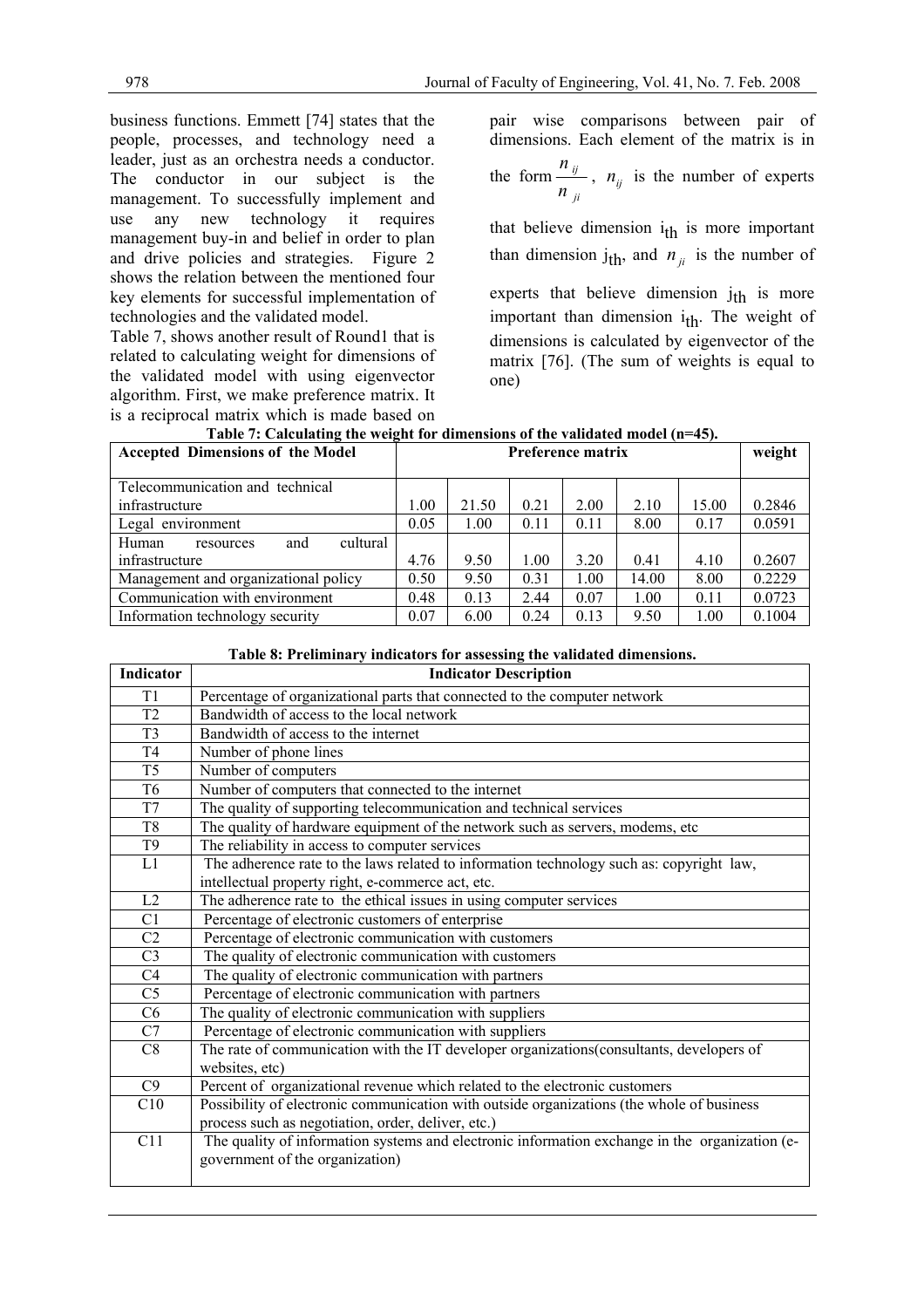|                 | Table 8 (con'd)                                                                               |
|-----------------|-----------------------------------------------------------------------------------------------|
| HC1             | The level of information literacy of managers (level of computer skills)                      |
| HC2             | The level of information literacy of employees (level of computer skills)                     |
| HC <sub>3</sub> | The level of information technology skilled literacy of employees such as percentage of       |
|                 | employees that have high degrees in information technology related courses                    |
| HC4             | The level of IT pubic acceptance (organizational environment)                                 |
| MO <sub>1</sub> | Existence of organizational unit that is liable for IT development                            |
| MO2             | Amount of investment by organization related to the IT development                            |
| MO <sub>3</sub> | Commitment and seriousness of management related to the IT development                        |
| MO4             | Existence of strategy for IT development in the organization                                  |
| MO <sub>5</sub> | Existence of clear plan and policy for IT development                                         |
| $\overline{11}$ | Existence of hardware and software infrastructure of information security in the organization |
|                 | such as firewall system, VPN, etc.                                                            |
| 12              | Using of security mechanisms in the organization such as authentication, integrity, privacy,  |
|                 | access control, etc.                                                                          |

|  | Table 9: Validation findings for preliminary indicators (n=45). |  |
|--|-----------------------------------------------------------------|--|
|  |                                                                 |  |

| Indicator        | mean   | <b>Stdev</b> | p.value             | Rating            |
|------------------|--------|--------------|---------------------|-------------------|
| C <sub>1</sub>   | 2.9556 | 0.36739      | 0.650               | $+$               |
| $\overline{C2}$  | 4.2444 | 0.90843      | 0.961               | $^{+++}$          |
| $\overline{C}$   | 3.7778 | 0.76541      | 1.000+0.971         | $++$              |
| C <sub>4</sub>   | 3.7556 | 0.98062      | $1.000 \cdot 0.949$ | $++$              |
| $\overline{C5}$  | 3.8889 | 0.76739      | $1.000 \cdot 0.849$ | $++$              |
| C6               | 3.8667 | 0.86865      | $1.000 \cdot 0.846$ | $++$              |
| C7               | 3.9333 | 1.11600      | $1.000 \cdot 0.691$ | $++$              |
| C8               | 3.9778 | 1.07638      | $1.000 \cdot 0.890$ | $^{++}$           |
| $\overline{C9}$  | 2.9333 | 0.81600      | 0.691               | $\qquad \qquad +$ |
| C10              | 3.9556 | 0.76739      | 1.000, 0.118        | $^{++}$           |
| C11              | 4.0222 | 1.01105      | 0.883               | $^{+++}$          |
| T1               | 4.3111 | 1.30634      | 0.929               | $^{+++}$          |
| T <sub>2</sub>   | 2.2000 | 0.58793      | 0.141               | $^{+}$            |
| T <sub>3</sub>   | 4.2000 | 1.33463      | 0.173               | $^{+++}$          |
| T <sub>4</sub>   | 2.8222 | 0.62803      | 0.272               |                   |
| $\overline{T5}$  | 4.2000 | 1.28793      | 0.141               | $^{+++}$          |
| T <sub>6</sub>   | 3.9556 | 1.15370      | $1.000 \cdot 0.700$ | $^{++}$           |
| T7               | 3.7778 | 1.16496      | $1.000 \cdot 0.086$ | $^{++}$           |
| T <sub>8</sub>   | 4.1111 | 1.24540      | 0.390               | $^{+++}$          |
| $\overline{T9}$  | 4.0444 | 1.30634      | 0.761               | $^{+++}$          |
| $\overline{L1}$  | 4.2000 | 0.89443      | 0.141               | $^{+++}$          |
| L2               | 4.1333 | 0.86865      | 0.309               | $^{+++}$          |
| MO1              | 2.5111 | 0.32603      | 0.029               | $^{+}$            |
| MO2              | 4.3111 | 0.59628      | 0.901               | $^{+++}$          |
| MO <sub>3</sub>  | 4.4444 | 0.62361      | 0.127               | $^{+++}$          |
| MO4              | 4.4000 | 0.61791      | 0.284               | $^{+++}$          |
| MO <sub>5</sub>  | 4.0000 | 0.52223      | 0.900               | $++$              |
| I1               | 4.9189 | 0.27672      | 0.549               | $^{+++}$          |
| $\overline{12}$  | 4.7568 | 0.43496      | 0.680               | $^{+++}$          |
| HC1              | 4.4444 | 0.69267      | 0.669               | $^{+++}$          |
| HC2              | 4.5111 | 0.69486      | 0.289               | $^{+++}$          |
| $\overline{HC3}$ | 2.3111 | 0.56343      | 0.669               | $\qquad \qquad +$ |
| HC4              | 2.5111 | 0.39267      | 0.289               | $\boldsymbol{+}$  |

#### **Round 2 results**

The main objective of the Round 2 was to identify validated indicators for the validated dimensions of the model. Table 8, shows the proposed preliminary indicators for assessing the validated dimensions. In this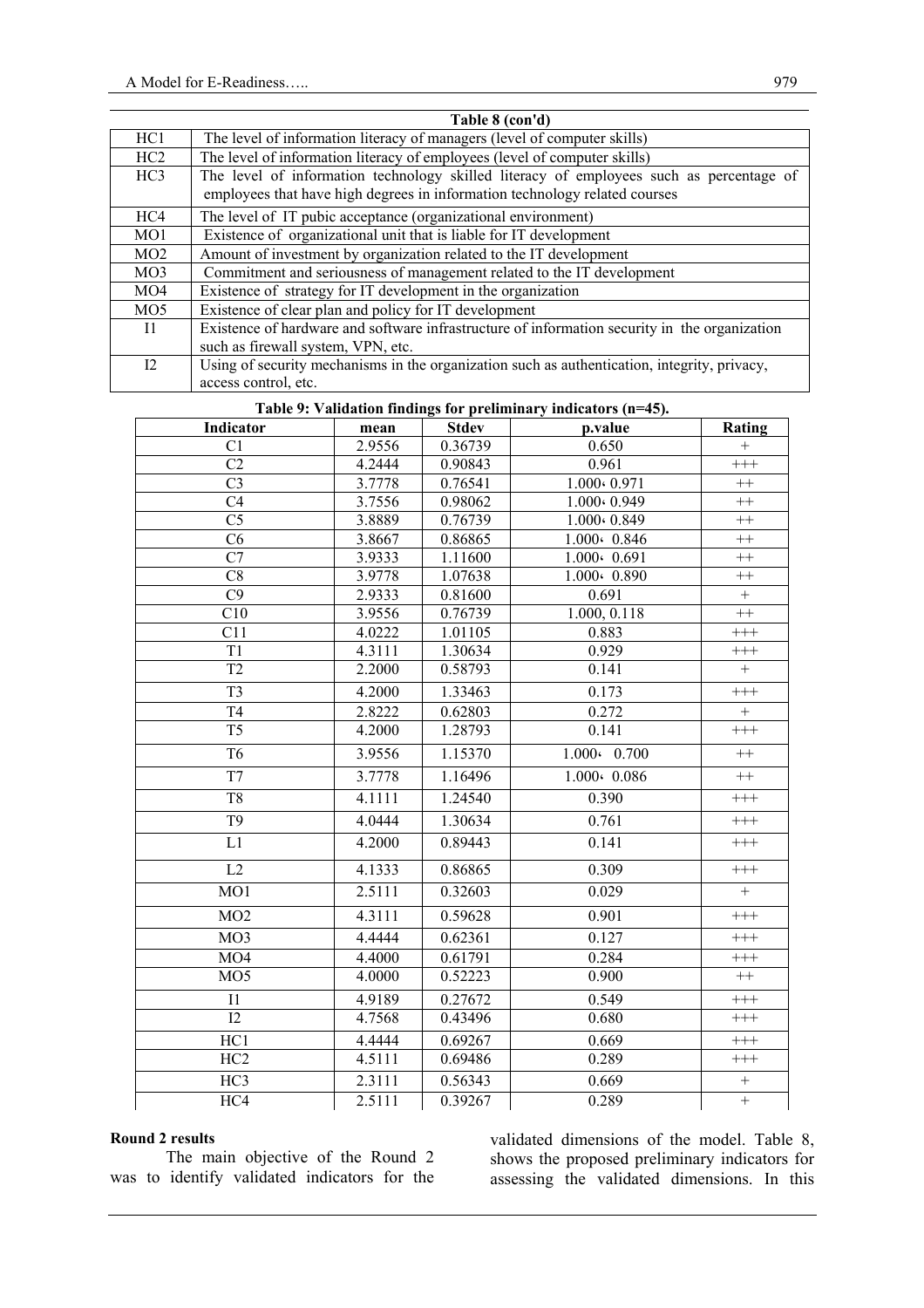table, T1 to T9 are preliminary indicators for assessing telecommunication and technical infrastructure, L1 and L2 are preliminary indicators for assessing legal environment, C1 to C11 are preliminary indicators for assessing communication with environment, HC1 to HC4 are preliminary indicators for assessing human resources and cultural infrastructure, MO1 to MO5 are preliminary indicators for assessing management and organizational policy, and finally, I1 and I2 are preliminary indicators for assessing information technology security.

As indicated in Table 9, the average of importance assessment (mean) for the proposed indicators ranged from 2.2 to 4.91. This table also shows that seven indicators receive weak rating (+) include C1, C9, T2, T4, MO1, HC3, HC4 and the others that are validated indicators, receive strong or medium rating.

Table 10, shows another result of Round 2, and is related to calculating weight for validated indicators and inserting the weight for validated dimensions that is extracted from table7.

## **Discussion**

According to the study findings, the major six dimensions that should be considered for assessing of ESME consequently are telecommunication and technical infrastructure, human resources and cultural infrastructure, management and organizational policy, information technology security, communication with environment and finally, legal environment. Therefore, existence of strong telecommunication and technical infrastructure in small and medium enterprises, human resources and cultural climate familiar to IT usage and also management and organizational policy issues are the three most important dimensions for achieving a good level of e-readiness.

All or some of six validated dimensions have been considered in e-readiness assessment models in national level such as APEC, CSPP, NRI, etc.

| <b>Dimensions</b>                        | Indicator       | Weight of          | Weight of           |  |
|------------------------------------------|-----------------|--------------------|---------------------|--|
|                                          |                 | indicator( $W_i$ ) | Dimensions( $W_d$ ) |  |
|                                          | C <sub>2</sub>  | 0.1524             | 0.0723              |  |
|                                          | C <sub>3</sub>  | 0.0908             |                     |  |
|                                          | C <sub>4</sub>  | 0.1183             |                     |  |
| <b>Communication with</b><br>environment | C <sub>5</sub>  | 0.0776             |                     |  |
|                                          | C6              | 0.1131             |                     |  |
|                                          | C7              | 0.1108             |                     |  |
|                                          | C8              | 0.118              |                     |  |
|                                          | C10             | 0.0712             |                     |  |
|                                          | C11             | 0.1478             |                     |  |
| <b>Telecommunication and</b>             | T <sub>1</sub>  | 0.1301             |                     |  |
|                                          | T <sub>3</sub>  | 0.1755             |                     |  |
|                                          | T <sub>5</sub>  | 0.1689             | 0.2846              |  |
|                                          | T <sub>6</sub>  | 0.0823             |                     |  |
| technical infrastructure                 | T7              | 0.0798             |                     |  |
|                                          | T <sub>8</sub>  | 0.1779             |                     |  |
|                                          | T <sub>9</sub>  | 0.1855             |                     |  |
| <b>Information technology</b>            | I1              | 0.5238             | 0.1004              |  |
| security                                 | 12              | 0.4762             |                     |  |
| Legal environment                        | L1              | 0.4949             | 0.0591              |  |
|                                          | L2              | 0.5051             |                     |  |
| <b>Human resources and</b>               | HC1             | 0.5025             |                     |  |
| cultural infrastructure                  | HC <sub>2</sub> | 0.4975             | 0.2607              |  |
|                                          | MO2             | 0.2963             |                     |  |
| <b>Management</b> and                    | MO <sub>3</sub> | 0.2338             | 0.2229              |  |
| organizational policy                    | MO <sub>4</sub> | 0.2461             |                     |  |
|                                          | MO <sub>5</sub> | 0.2238             |                     |  |

**Table 10: Calculating the weight for the validated indicators (n=45).**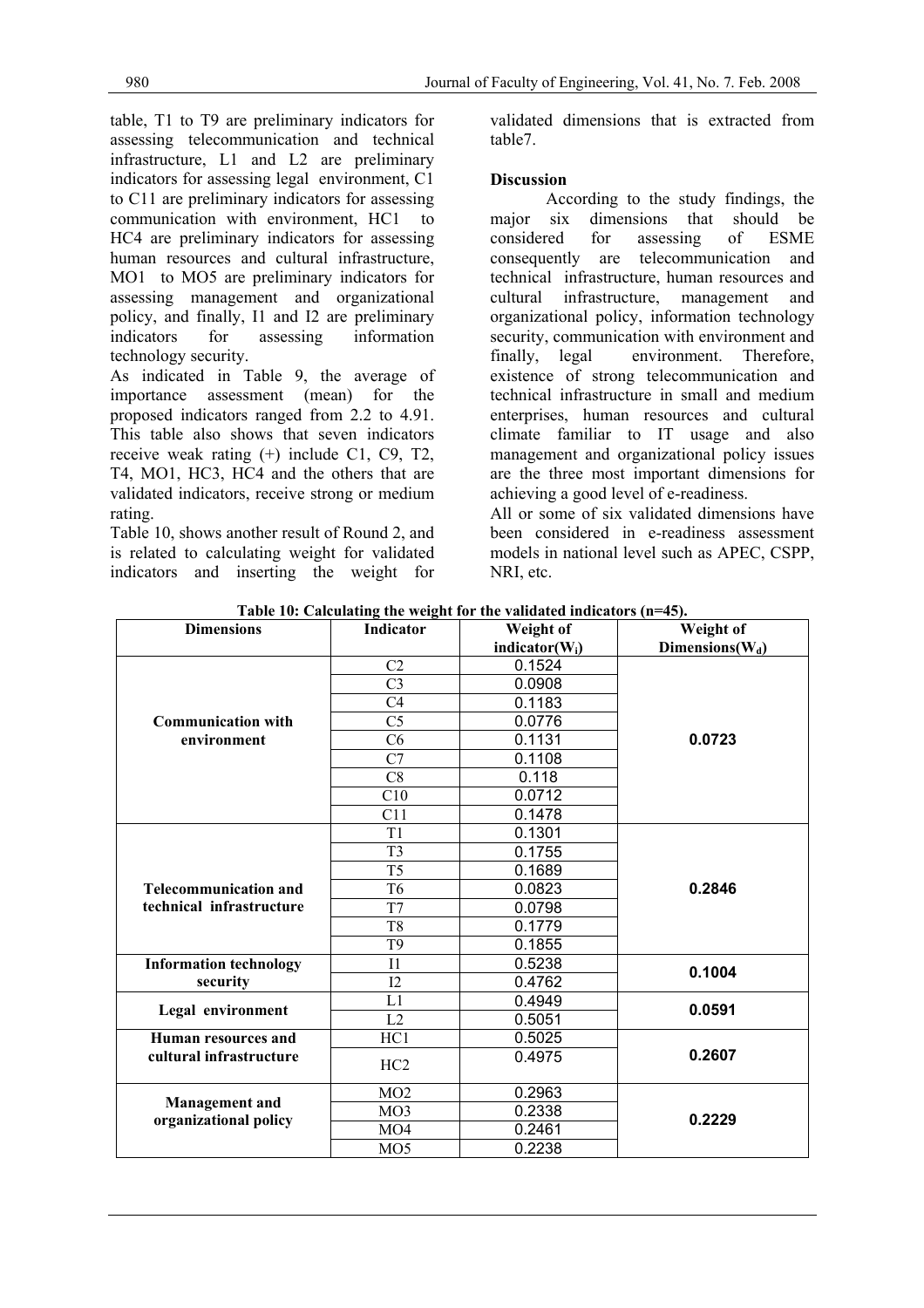| Table 11: The average score for each SME. |                 |                                      |      |                  |      |  |  |
|-------------------------------------------|-----------------|--------------------------------------|------|------------------|------|--|--|
| Indicator                                 | Sign            | Weight of indicator(W <sub>i</sub> ) | SME1 | SME <sub>2</sub> | SME3 |  |  |
| C <sub>2</sub>                            | c1              | 0.1524                               | 4.21 | 4.57             | 4.91 |  |  |
| C <sub>3</sub>                            | c2              | 0.0908                               | 4.61 | 4.72             | 4.83 |  |  |
| C4                                        | c3              | 0.1183                               | 4.32 | 4.55             | 4.81 |  |  |
| C <sub>5</sub>                            | c4              | 0.0776                               | 4.54 | 4.64             | 4.83 |  |  |
| C6                                        | $\overline{c5}$ | 0.1131                               | 41   | 3.85             | 3.95 |  |  |
| C7                                        | c6              | 0.1108                               | 4.53 | 41.6             | 4.95 |  |  |
| C8                                        | c7              | 0.118                                | 3.11 | 3.51             | 3.14 |  |  |
| C10                                       | c8              | 0.0712                               | 4.25 | 4.75             | 4.81 |  |  |
| C11                                       | c <sub>9</sub>  | 0.1478                               | 4.61 | 4.92             | 4.92 |  |  |
| T1                                        | t1              | 0.1301                               | 4.23 | 4.76             | 4.53 |  |  |
| T <sub>3</sub>                            | t2              | 0.1755                               | 5    | 4.90             | 4.81 |  |  |
| T <sub>5</sub>                            | $\overline{t3}$ | 0.1689                               | 5    | 4.91             | 5    |  |  |
| T <sub>6</sub>                            | t4              | 0.0823                               | 4.81 | 4.31             | 4.6  |  |  |
| T7                                        | t <sub>5</sub>  | 0.0798                               | 4.71 | 4.22             | 4.1  |  |  |
| T <sub>8</sub>                            | t6              | 0.1779                               | 4.92 | 4.81             | 5    |  |  |
| T <sub>9</sub>                            | t7              | 0.1855                               | 4.23 | 4.53             | 3.9  |  |  |
| I1                                        | $\overline{11}$ | 0.5238                               | 4.84 | 4.31             | 4.12 |  |  |
| 12                                        | i2              | 0.4762                               | 4.91 | 4.22             | 4.11 |  |  |
| L1                                        | $\overline{11}$ | 0.4949                               | 4.45 | 4.24             | 4.1  |  |  |
| L2                                        | 12              | 0.5051                               | 3.44 | 3.24             | 3.5  |  |  |
| HC1                                       | h1              | 0.5025                               | 4.52 | 4.24             | 4.14 |  |  |
| HC <sub>2</sub>                           | h2              | 0.4975                               | 4.94 | 4.81             | 4.94 |  |  |
| MO2                                       | m1              | 0.2963                               | 4.11 | 4.22             | 4.36 |  |  |
| MO <sub>3</sub>                           | m2              | 0.2338                               | 4.41 | 4.85             | 4.97 |  |  |
| MO4                                       | m <sub>3</sub>  | 0.2461                               | 4.52 | 4.61             | 4.95 |  |  |
| MO <sub>5</sub>                           | m4              | 0.2238                               | 4.53 | 4.53             | 4.82 |  |  |

In addition, the research results determine 26 validated indicators for assessment of the six validated dimensions along with their weights (as shown in table 10). For the communication with environment, for example, some indicators such as percentage of electronic communication with customers, the quality of information systems and electronic information exchange in the organization, the quality of electronic communication with partners, the rate of communication with the IT developer organizations, the quality of electronic communication with suppliers and percentage of electronic communication with suppliers, have more weight.

# **Assessment of e-readiness for some Iranian SMEs**

The model can be used for the assessment and comparison of e-readiness of the considered SMEs with measurement of the indicators and applying their weights and also dimensions' weights. For achieving this goal, we choose 3 Iranian SMEs which their working area is on e-commerce. We set a questionnaire and used a Likert-type scale for analyzing the questions, where 1=very weak, 2=weak, 3= neutral, 4=strong, 5= very strong. A detail of 3 SMEs is mentioned bellow. Managers of Companies fill the questionnaire and return it. We calculate the mean value of the indicators. Results are shown in table 11.

## **Description of SME1**

This company has 120 employees .The main activity of SME1 is: performing ecommerce transactions, offering smart card and their security mechanisms, implementing RF/ID (Radio Frequency Identification) and tracking projects and barcode solutions.

## **Description of SME2**

This company has 102 employees. The main activity of SME2 is: doing transactions such as selling product via internet, providing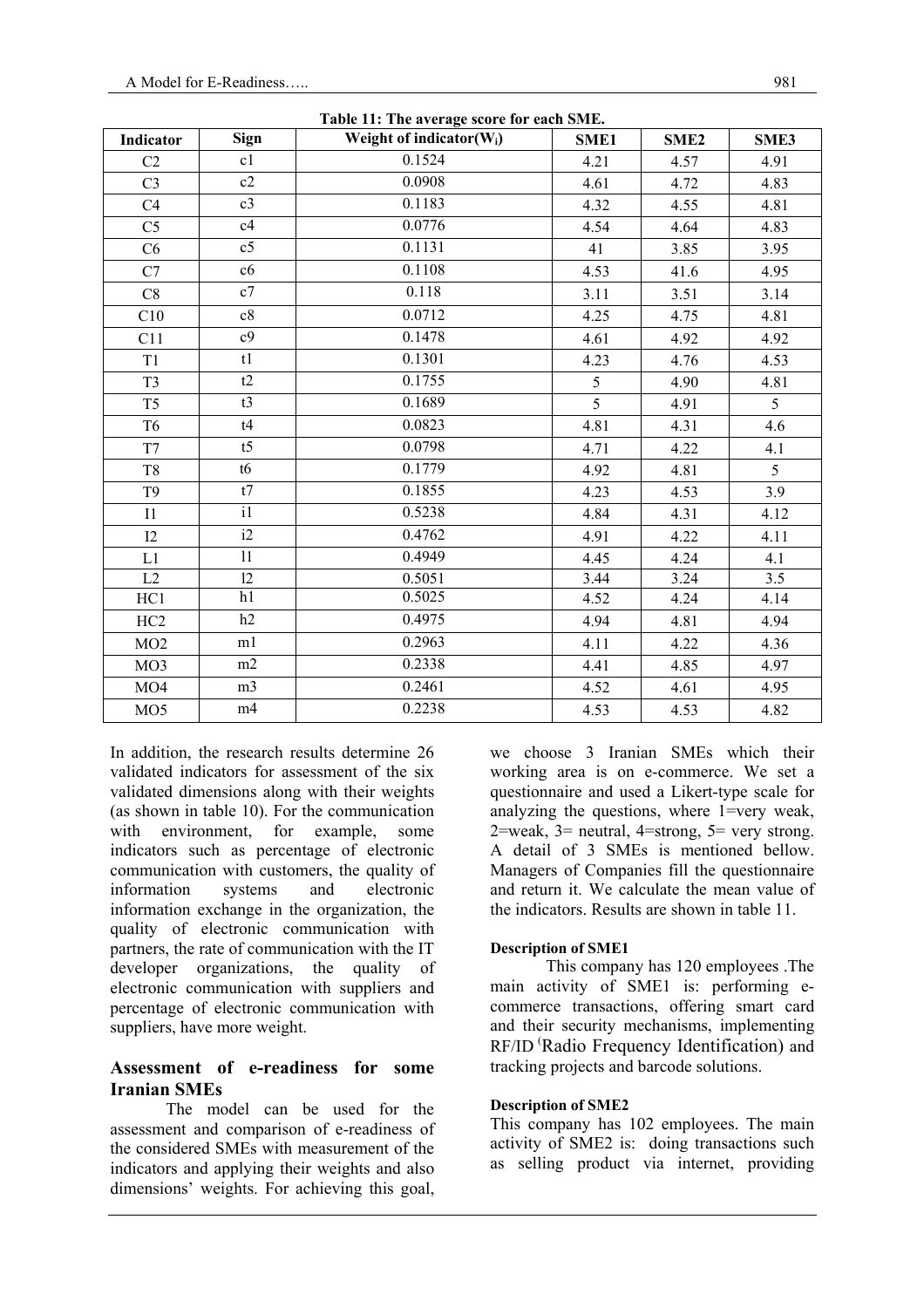software solutions (such as CRM, ERP solutions) and exporting software.

## **Description of SME3**

This company has 98 employees .The main activity of SME3 is: Web Hosting, Web site design and development, Internet marketing and RFID/Smartcard system integration.

#### **Values of each indicator for each company**

Table 11 indicates the average score for each SME.

#### **E-readiness assessment of the companies**

We can use the relation 1 to measure the e-readiness for each SME. In this relation W shows weight of indicators and dimensions

 $(W<sub>d</sub>$  is weight of dimension).

After calculating the above formula for each SME we will have:

 $V<sub>SME1=4.5</sub>$ 

 $V<sub>SME2=4.29</sub>$ 

 $V<sub>SME3=4.09</sub>$ 

The result shows SME1 is more ready than other two SMEs. Therefore, this company can successfully act for E-commerce adoption.

$$
V_{SME_{k}} = \sum_{j=1}^{6} \left( \sum_{i=1}^{9} c_{i} \times w_{c_{i}} + \sum_{i=1}^{7} t_{i} \times w_{t_{i}} + \sum_{i=1}^{2} i_{i} \times w_{i_{i}} \right)
$$
  
+ 
$$
\sum_{i=1}^{2} l_{i} \times w_{t_{i}} + \sum_{i=1}^{2} h_{i} \times w_{h_{i}} + \sum_{i=1}^{4} m_{i} \times w_{m_{i}} \right) \times w_{d_{j}}
$$
  
For k=1..3 (1)

#### **Conclusion**

E-readiness of a small and medium enterprises is defined here as the ability of an SME to successfully adopt, use and benefit from information technologies (IT) such as ecommerce. In this paper, we proposed an assessment preliminary model of ESME with regarding to study of barriers and factors influencing IT adoption in SMEs and used an exploratory Delphi study for validating it. The study findings, showed the major six dimensions for assessing of ESME consequently are telecommunication and technical infrastructure, human resources and cultural infrastructure, management and organizational policy, information technology security, communication with environment and finally, legal environment.

The validated model used for the assessment and comparison of e-readiness of the considered SMEs with measurement of the validated indicators and applying their weights and also dimensions' weights.

Results show that SME1 has higher ranking than the others. This is due to providing essential infrastructure in this company. Then SME2 is in the level2 and SME3 is in the level3.

#### **References**

- 1 Peters, T. (2001). Comparison of readiness assessment models, [online] Available at: http://www.bridges.org/ereadiness/report.html.
- 2 Anderson, R.G. (1990). *Data processing, vol. 2: Information Systems and Technology*, Pitman Publishing, London.
- 3 Claus, V. and Schwill, A. (1992). *Encyclopedia of information technology*, Ellis Horwood Limited, England.
- 4 Grainger-Smith, N. and Oppenheim, C. (1994). "The role of information system and technology in investment banks." *Journal of Information Science,* Vol. 5, No. 20.
- 5 Hanson, J. and Narula, U. (1990). *New communication technologies in developing countries,*  Lawrence Erlbaum Association Inc., New Jersey.
- 6 Porter, M.E. and Miller, M.E. (1985). *How information gives you competitive advantage*, Harvard Business Review (July/August), PP.149–160.
- 7 [online] available at: http://www.ecommerce.gov/apec/docs/readiness\_guide\_files/ readiness\_guide\_5.pdf, 2005.
- 8 [online] available at: http://www.mcconnellinternational.com/ereadiness/default.cfm, 2005.
- 9 [online] available at: http://www.readinessguide.org, 2005.
- 10 [online] available at: http://www.cid.harvard.edu/ciditg/research/library, 2005.
- 11 [online] available at: http://som.csudh.edu/fac/lpress/gdiff, 2005.
- 12 [online] available at: http://mosaic.unomaha.edu/gdi.html, 2005.
- 13 [online] available at: http://www.bsos.umd.edu/cidcm/projects/leland.htm, 2005.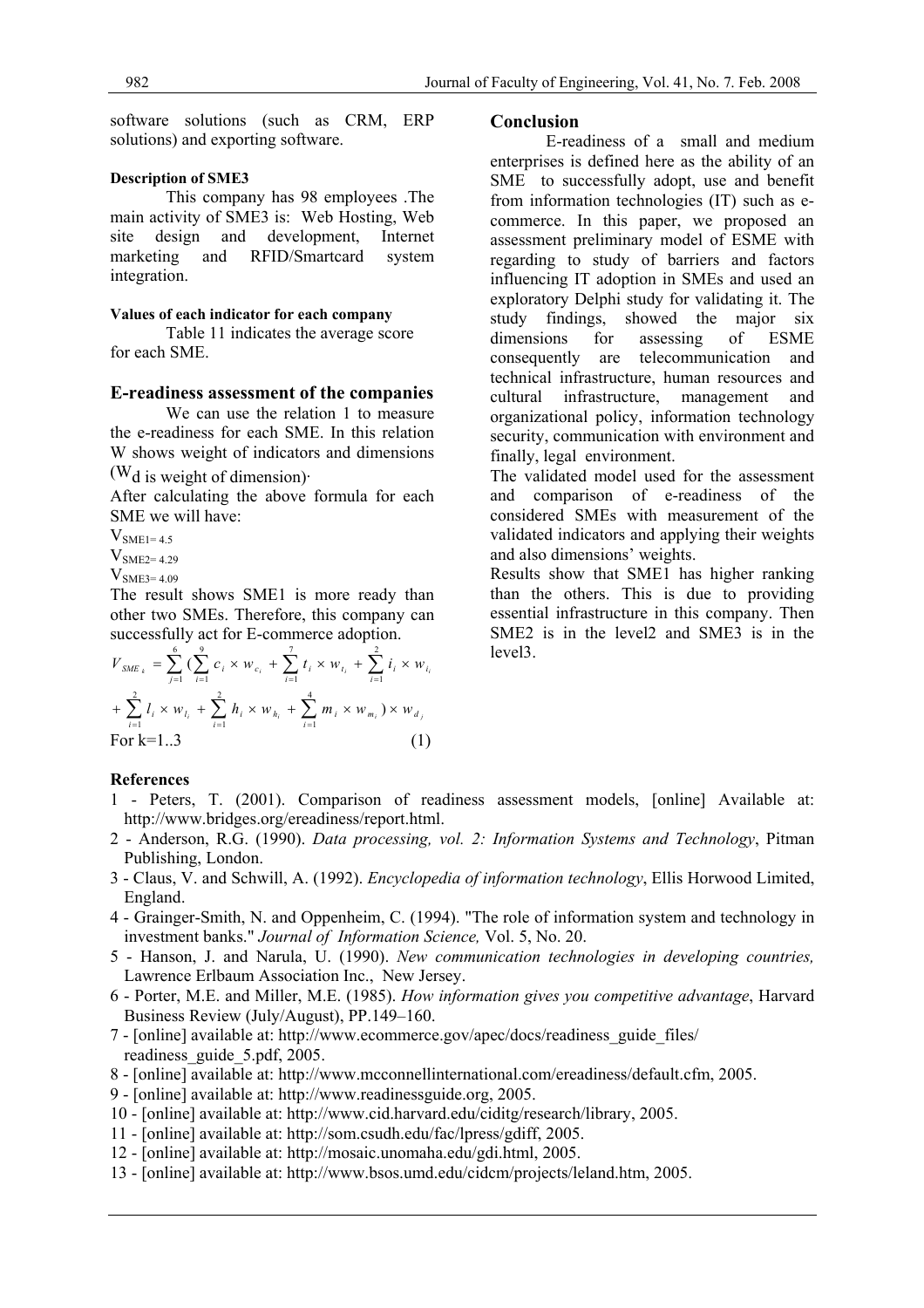- 14 [online] available at: http://www.ebusinessforum.com/index.asp,2005.
- 15 [online] available at: http://www.worldpaper.com/2001/jan01/ISI/2001%20Information %20Society%20Ranking.html, 2005.
- 16 [online] available at: http://www1.worldbank.org/gdln/kam.htm, 2005.
- 17 [online] available at: http://www.cid.harvard.edu/cr/gitrr\_030202.html,2005.
- 18 [online] available at: http://www.itu.int/ITU-D/ict/cs, 2005.
- 19 [online] available at: http://www.sida.se, 2005.
- 20 [online] available at: http://www.sida.se/Sida/jsp/Crosslink.jsp?d=321&a=9481,2005.
- 21 [online] available at: http://www.usaid.gov/regions/europe\_eurasia/eeresources.html#IT, 2005.
- 22 [online] available at: http://www.usaid.gov/regions, 2005.
- 23 Cisco systems, Internet business solutions–IQ expertise, IQ Net Readiness Scorecard,
- [online]Available at: http://www.cisco.com/warp/public/779/ibs/netreadiness/20question.html, 2004. 2 - Damaskopoulos, P. and Evgeniou, T. (2003). "Adoption of new economy practices by SMEs in eastern Europe." *European Management Journal,* Vol. 21, No. 2.
- 25 MacGregor, R. and Vrazalic, L. (2004). *Electronic commerce adoption in Small to Medium Enterprises (SMEs).* A Comparative study of SMEs in Wollongong (Australia) and Karlstad (Sweden), University of Wollongong, May.
- 26 Maksoud, A. and Aziz Youssef, S. A. (2003). "Information and communication technology for SMEs in Egypt." *SME Development Unit, Ministry of Foreign Trade*. [online] available at: http://www.sme.gov.eg/webpubeng/ICT.pdf.
- 27 *Comparison of E-Readiness assessment models*, Final draft, v. 2.13, [online] available at: www.bridges.org,14 March 2001.
- 28 *E-readiness assessment tools comparison,* [online] available at: www.brigges.org, 28 February 2005.
- 29 [online] available at: www.cspp.org, 2005.
- 30 Renata Lebre La Rovere, (1998). "Small and medium-sized enterprises and IT diffusion policies in Europe." *Small Business Economics,* Vol. 11, No. 1, PP.1–9.
- 31 Rothwell, R. and Dodgson, M. (1993). "Technology-based SMEs: their role in industrial and economic change." *Inderscience Enterprises*.
- 32 Souza, M. C. (1993). *Pequenas e médias empresas na reestruturação industrial*, Ph.D dissertation, UNICAMP.
- 33 Gillespie, A., Richardson, R. and Cornford, J. (1995). "Information infrastructures and territorial development." *paper prepared for the OECD joint ICCP-TDS Workshop on Information Technologies and Territorial Development,* Paris, November.
- 34 Renata Lebre La Rovere. (1996). "IT diffusion in small and medium-sized enterprises: elements for policy definition." *Information Technology for Development. Amsterdam,* Vol. 7, No. 4, PP.169- 181.
- 35 Acs, Z.J. (1992). *Small business economics: a global perspective, Challenge*, November-December.
- 36 Khan, E. H. and Khan, G. M. (1992). *Microcomputers and small businesses in, Bahrain industrial management and data systems*, Vol. 92, No. 6, PP. 24 – 28.
- 37 Chen, J.C. (1993). "The impact of microcomputers on small businesses: England 10 years later." *Journal of Small Business Management*, Vol. 31, No. 3, PP. 96 – 102.
- 38 Cragg, P.B. and King, M. (1993). "Small firm computing: motivators and inhibitors." *MIS Quarterly*, Vol. 17, No. 1, PP. 47 – 60.
- 39 Holzinger, A. G. and Hotch, R. (1993). "Small firms usage patterns." *Nations Business*, Vol. 81, No. 8, PP. 39 -42.
- 40 DelVecchio, M. (1994). "Retooling the staff along with the system." *Bests Review*, Vol. 94, No. 11, PP. 82 -83.
- 41 Neergaard, P. (1992). "Microcomputers in small and medium-size companies: benefits achieved and problems encountered." *Proceedings of the Third Australian Conference on Information Systems,* Wollongong, PP. 579 – 604.
- 42 Fink, D. and Tjarka, F. (1994). "Information systems contribution to business performance: a study of information systems executives' attitudes." *Australian Journal of Information Systems*, Vol. 2, No. 1, PP. 29 – 38.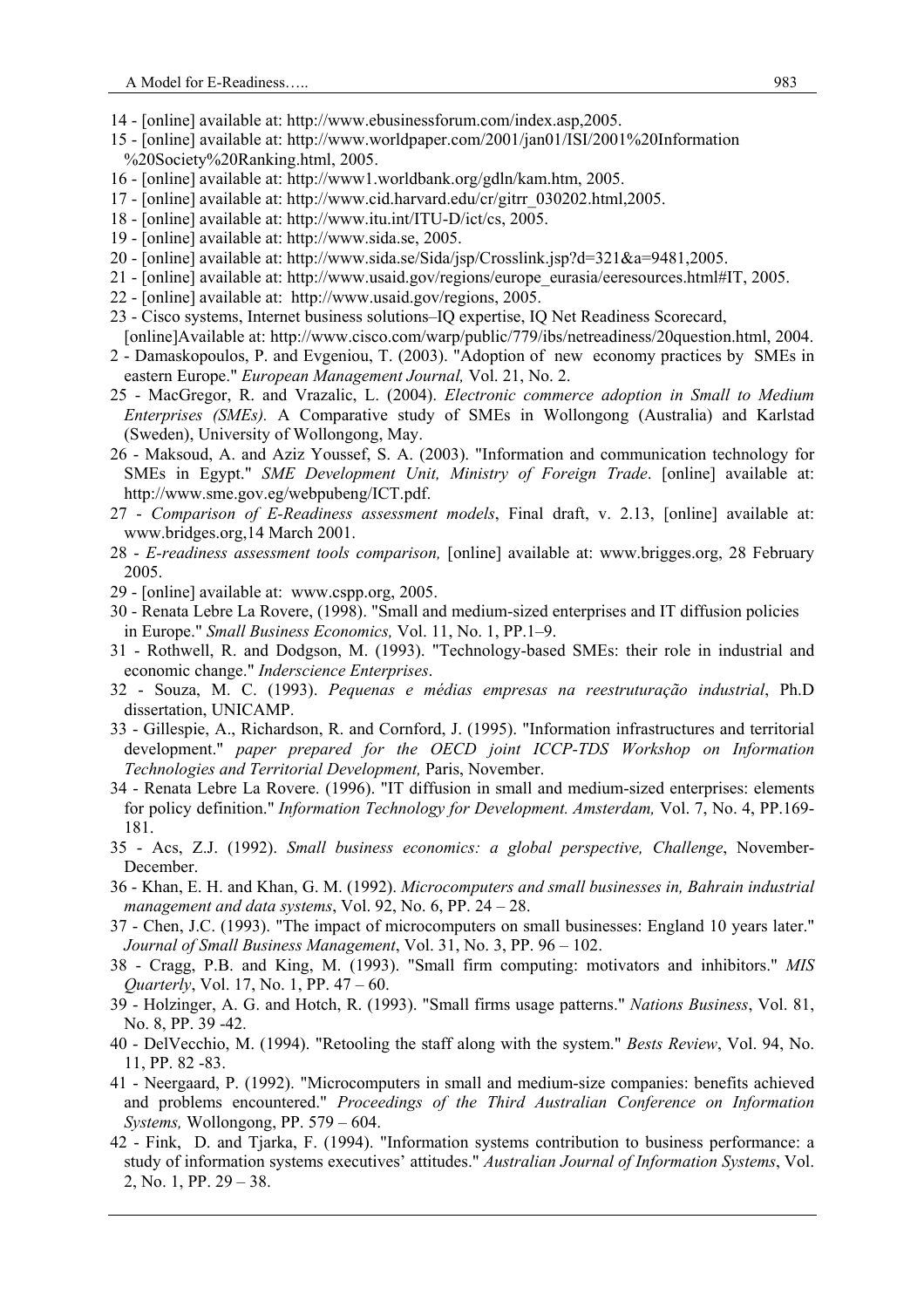- 43 Auger, P. and Gallaugher, J. M. (1997). "Factors affecting adoption of an internet-based sales presence for small businesses." *The Information Society*, Vol. 13, No. 1, PP. 55 – 74.
- 44 Reimenschneider, C. K. and jr Mykytyn, P.P. (2000). "What small business executives have learned about managing information technology." *Information & Management*, Vol. 37, PP. 257 – 267.
- 45 Poon, S., Joseph, M. (2001). "A preliminary study of product nature and electronic commerce." *Marketing Intelligence & Planning,* Vol. 19, No. 7, PP. 493 – 499.
- 46 Domke-Damonte, D. and Levsen, V. B. (2002). "The effect of internet usage on cooperation and performance in small hotels." *SAM Advanced Management Journal,* summer, PP. 31 – 38.
- 47 Power, D.J. and Sohal, A.S. (2002). "Implementation and usage of electronic commerce in managing the supply chain: a comparative study of ten Australian companies." *Benchmarking: An International Journal*, Vol. 9, No. 2, PP. 190 – 208.
- 48 Hadjimanolis, A. (1999). "Barriers to innovation for SMEs in a small less developed country (Cyprus)." *Technovation,* Vol. 19, No. 9, PP. 561 – 570.
- 49 Lawrence, K. L. (1997). "Factors inhibiting the utilisation of electronic commerce facilities in tasmanian small-to-medium sized enterprises." *8th Australasian Conference on Information Systems,* PP. 587 – 597.
- 50 Tambini, A.M. (1999). *E-Shoppers demand e-Service*, Discount Store News, Vol. 11, No. 38.
- 51 Eid, R., Trueman, M. and Ahmed, A.M. (2000). "A cross-industry review of B2B critical success factors." *Internet Research: Electronic Networking Applications and Policy*, Vol. 12, No. 2, PP. 110 – 123.
- 52 Bakos, Y. and Brynjolfsson, E. (2000). "Bundling and competition on the internet." *Marketing Science*, Vol. 19, No. 1, PP. 63 – 82.
- 53 Sawhney, M. and Zabib, J. (2002). "Managing and measuring relational equity in the network economy." *Journal of the Academy of Marketing Science*, Vol. 30, No. 4, PP. 313 – 332.
- 54 Mehrtens, J., Cragg, P. B. and Mills, A. M. (2001). "A model of internet adoption by SMEs." *Information and Management,* Vol. 39, PP. 165 – 176.
- 55 Kendall, J.E. and Kendall, K.E.(2001). "A paradoxically peaceful coexistence between commerce and ecommerce." *Journal of Information Technology, Theory and Application,* Vol. 3, No. 4, PP.1 – 6.
- 56 Farhoomand, A. F., Tuunainen, V. K. and Yee, L. W. (2000). "Barriers to global electronic commerce: a cross-country study of Hong Kong and Finland." *Journal of Organisational Computing and Electronic Commerce*, Vol. 10, No. 1, PP. 23 – 48.
- 57 Poon, S. and Swatman, P. (1997). "The internet for small businesses: an enabling infrastructure." *Fifth Internet Society Conference*, PP. 221 – 231.
- 58 Reimenschneider, C. K. and McKinney, V. R. (2001). "Assessing beliefs in small business adopters and non-Adopters of web-based e-commerce." *Journal of Computer Information Systems*, Vol. 42, No. 2, PP. 101 – 107.
- 59 Purao, S. and Campbell, B. (1998). "Critical concerns for small business electronic commerce: some reflections based on interviews of small business owners." *Proceedings of the Association for Information Systems Americas Conference Baltimore,* MD, 14 – 16 August, PP. 325 – 327.
- 60 Lee, J. and Runge, J. (2001). "Adoption of information technology in small business: testing drivers of adoption for entrepreneurs." *Journal of Computer Information Systems*, Vol. 42, No. 1, PP. 44 – 57.
- 61 Chau, P. Y. K. and Hui, K. L. (2001). "Determinants of small business EDI adoption: an empirical investigation." *Journal of Organisational Computing and Electronic Commerce*, Vol. 11, No. 4, PP.229 – 252.
- 62 Ratnasingam, P. (2000). "The influence of power on trading partners in electronic commerce." *Internet Research,* Vol. 10, No. 1, PP. 56 – 62.
- 63 Oxley, J. E. and Yeung, B. (2001). "E-Commerce readiness: institutional environment and international competitiveness." *Journal of International Business Studies*, Vol. 32, No. 4, PP. 705 – 723.
- 64 Hartman, A., Sifonis, J. and Kador, J. (2000). *Net ready: strategies for success in the economy,*  McGraw-Hill, NY, USA, ISBN: 0071352422.